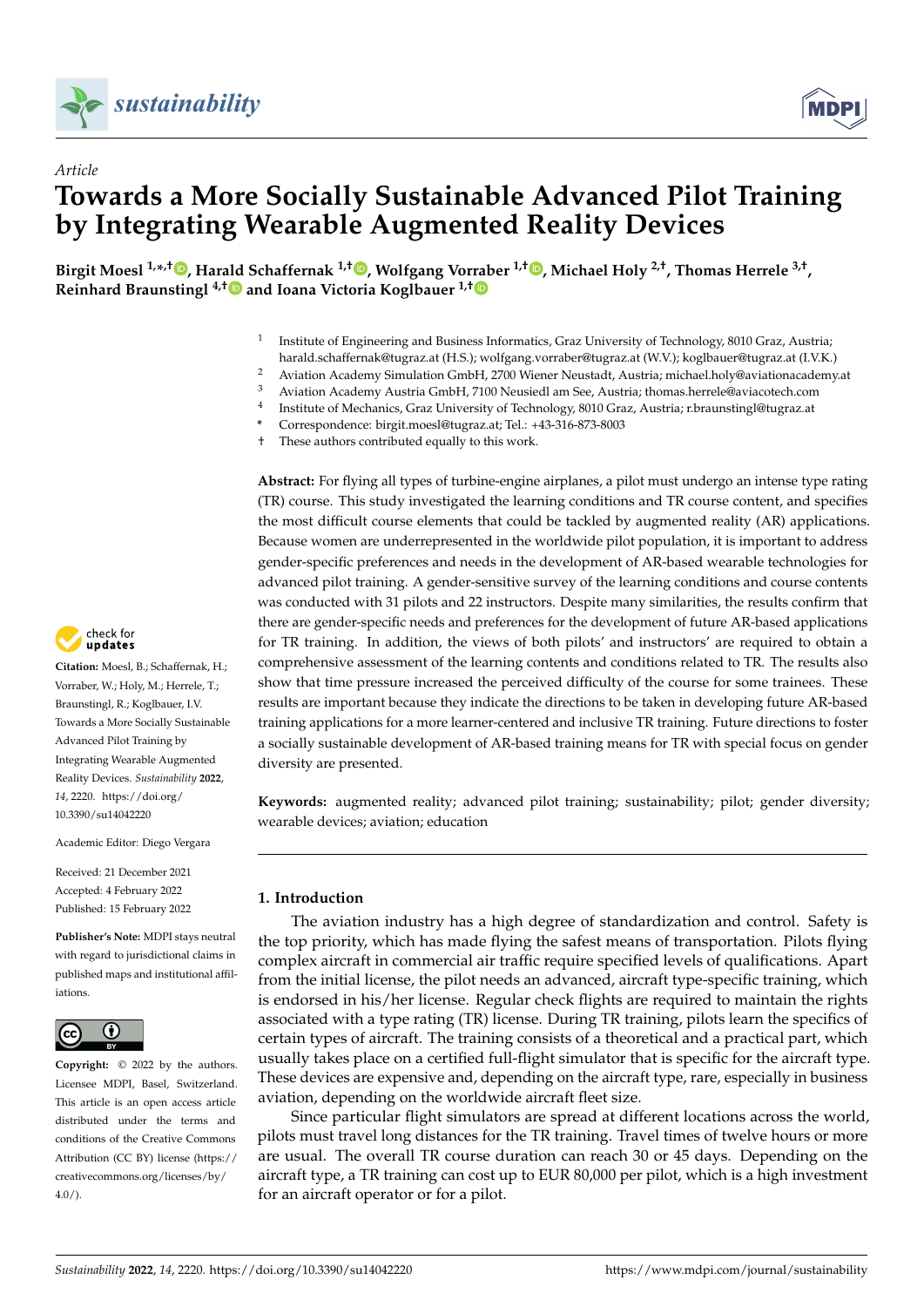Anticipating the technological changes in aviation, research on improving the quality of TR training and the learning conditions is important for the industry.

Because aeronautical education is highly standardized, the training providers must comply with standards and receive approval for their courses from the competent aviation authority. As a consequence, the courses offered on the market are similar in both content and extent. Methods for differentiation from the competition are customer service, availability of courses, use of modern equipment, and pricing.

The practical part of pilot training is mainly conducted in modern full-flight simulators as these replicate the aircraft in detail and provide a safe and efficient environment to practice normal and emergency procedures. Theoretical knowledge is acquired using computer-based training (CBT), lectures, self-study and physical devices, representing cockpit instrumentation. The latter area is showing an increased use of new technologies, such as virtual reality trainers or other advanced digital solutions. New technologies will prevail, if they add extra value to the education or replace existing applications in terms of cost and learning success. In the course of this, training providers are facing the challenges arising from the interaction between production costs versus profitability, and the provision of high-quality training. Actual market trends show that virtual reality applications are finding their way into pilot training. The European Union Aviation Safety Agency (EASA) approved the first virtual-reality-based flight simulator in April 2021. This represents an evolution and is likely to make more cost-effective training devices available to complement full-flight simulators. In this regard, large pilot training providers have an advantage because they have the market power and resources to develop their own applications, which they can distribute to a large number of users.

As the TR course is comprehensive and complex, priorities need to be set for its future development. For a learner-centered and inclusive TR training, various social and economic factors need to be considered. Because women are underrepresented in the pilot population worldwide [\[1](#page-14-0)[,2\]](#page-14-1), flying an aircraft is stereotypically assigned to men. Thus, technological developments in support of advanced pilot training can be prone to gender bias [\[3\]](#page-14-2). As the aviation industry is interested in attracting talented women [\[4\]](#page-14-3), it is important to address gender aspects in shaping the future of TR training.

## *Objective and Structure*

The present study aimed to explore the preferences and difficulties experienced by pilots during the advanced TR training. In addition, preferences for the development of AR applications were investigated. By considering gender-specific preferences and difficulties in the development of future AR-based learning aids, which were aimed at in this study, the advanced pilot training should become more inclusive and learner-centered.

The rest of the article is structured as follows: In related work (Section [2\)](#page-1-0), more information is given on the contents this study is based on. In methods (Section [3\)](#page-3-0), the participants, the survey, and the data-processing methods are presented. Section [4](#page-6-0) is dedicated to the results, followed by discussion (Section [5\)](#page-10-0), conclusions (Section [6\)](#page-13-0), and recommendations for future research (Section [7\)](#page-13-1).

# <span id="page-1-0"></span>**2. Related Work**

#### *2.1. Gender Aspects Related to Flight Training*

Gender differences in flight training and barriers experienced by women who may have different starting conditions and experiences than men have been reported [\[5\]](#page-14-4). Research of cognitive processing has shown that men were better in visuospatial tasks that require mental rotation of objects, and women were better in verbal tasks [\[6\]](#page-14-5). However, research confirms that specific types of training can help both women and men to overcome initial gender differences and to reach comparable levels of performance. In an experiment, Neubauer et al. [\[7\]](#page-14-6) found that although men performed better than women in two-dimensional visuospatial, mental rotation tasks, training had a positive effect on the performance of both genders, and as a result the gender difference decreased after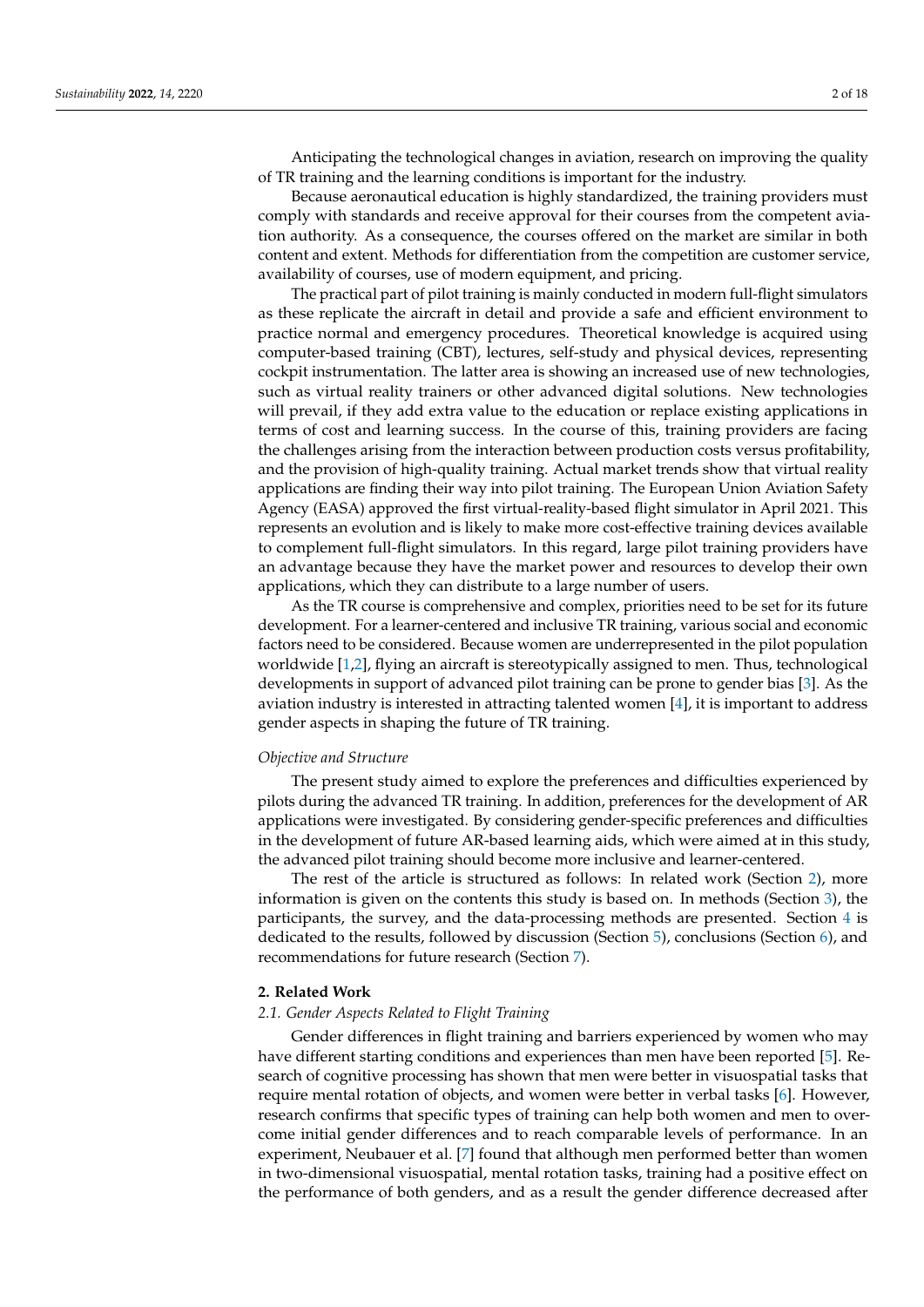training. Interestingly, gender differences were absent when tasks were performed in three-dimensional, as compared to two-dimensional, settings [\[7\]](#page-14-6).

Research into flight training confirms these findings, showing that women and men can reach a similar level of flight performance after the same training periods, especially when the training concept used an inclusive design. Bauer et al. [\[8\]](#page-14-7) found that despite initial gender differences in the pre-test phase, both women and men significantly improved their performance of upset recovery and reached similar levels of performance during post-test, after the same number of simulator exercises. In addition, Koglbauer and Braunstingl [\[9\]](#page-14-8) investigated the effects of training traffic separation and airport procedures in a naturalistic flight simulation environment. They did not find gender differences in performance but in the subjective workload related to specific flight tasks that involved processing of both visuospatial and verbal information [\[9\]](#page-14-8). Ideally, the future developments in TR training should be made with full knowledge about gender diversity and should address the needs and preferences of diverse learners.

#### *2.2. Theoretical Instruction*

Theoretical flight instruction can be performed in the classroom or remotely by means, for example, of CBT, distance learning, or online instruction. Synchronous learning requires the trainees and the instructor to participate at the same time in a real or a virtual classroom. Asynchronous learning allows trainees more flexibility, as they can learn from pre-recorded material (e.g., texts, animations, and explanatory videos) at their own pace. Research from various domains shows that students can achieve similar levels of perfor-mance when attending a class synchronously or asynchronously [\[10\]](#page-14-9). In addition, research shows that blended online synchronous and asynchronous learning could improve student engagement with class activities and their experience of connectivity with their peers and instructors [\[11\]](#page-14-10). Trainee communication, interaction, and collaboration are considered to be more straightforward in synchronous learning (e.g., video, audio, or web conferencing; live chat; white boarding; and application sharing) [\[12\]](#page-15-0).

## *2.3. Practical Instruction*

Flight skills can be acquired and maintained by practice not only in the aircraft but also in flight simulators with various degrees of fidelity. Research has investigated the effectiveness of simulator training for pilots. For example, Hays et al. [\[13\]](#page-15-1) found the combination of simulated and real flight more effective than training with one single training method only. Research into this shows a significant improvement in pilot procedural memory and generalization of skills acquired by pilots in a flight simulator and positive transfer to a new situation [\[14\]](#page-15-2). Furthermore, real flight performance can be significantly improved by training in a flight simulator [\[8](#page-14-7)[,15](#page-15-3)[–19\]](#page-15-4).

# *2.4. Augmented Reality*

The concepts of virtual reality (VR) and augmented reality (AR) are best described with the reality–virtuality continuum by Milgram et al. [\[20\]](#page-15-5). Here the space between reality and virtual reality is seen as a continuum referred to as mixed reality, which includes AR [\[20\]](#page-15-5). In the last decades, AR and VR were increasingly present in a multitude of use cases. Vergara et al. [\[21\]](#page-15-6) mentions a number of examples for using virtual environments in education to attract and inspire students from different disciplines, e.g., electrical installations, hydraulics, or medicine. Among others, AR training means have been explored in virtual laboratories and 3D visualizations [\[21–](#page-15-6)[23\]](#page-15-7), educational gaming [\[24\]](#page-15-8), interactive manipulation of holographic learning materials [\[25\]](#page-15-9), and enrichment for the content of a book with pop-ups including 3D or animated AR content [\[26,](#page-15-10)[27\]](#page-15-11). Wang et al. [\[28\]](#page-15-12) analyzed AR in the area of education, showing the utilization for different pedagogical approaches. They concluded that AR technology represents an enormous potential for innovate learning and teaching. A similar conclusion was reached by Yuen et al. [\[27\]](#page-15-11) where various educational applications were explored. In AR books the publication is extended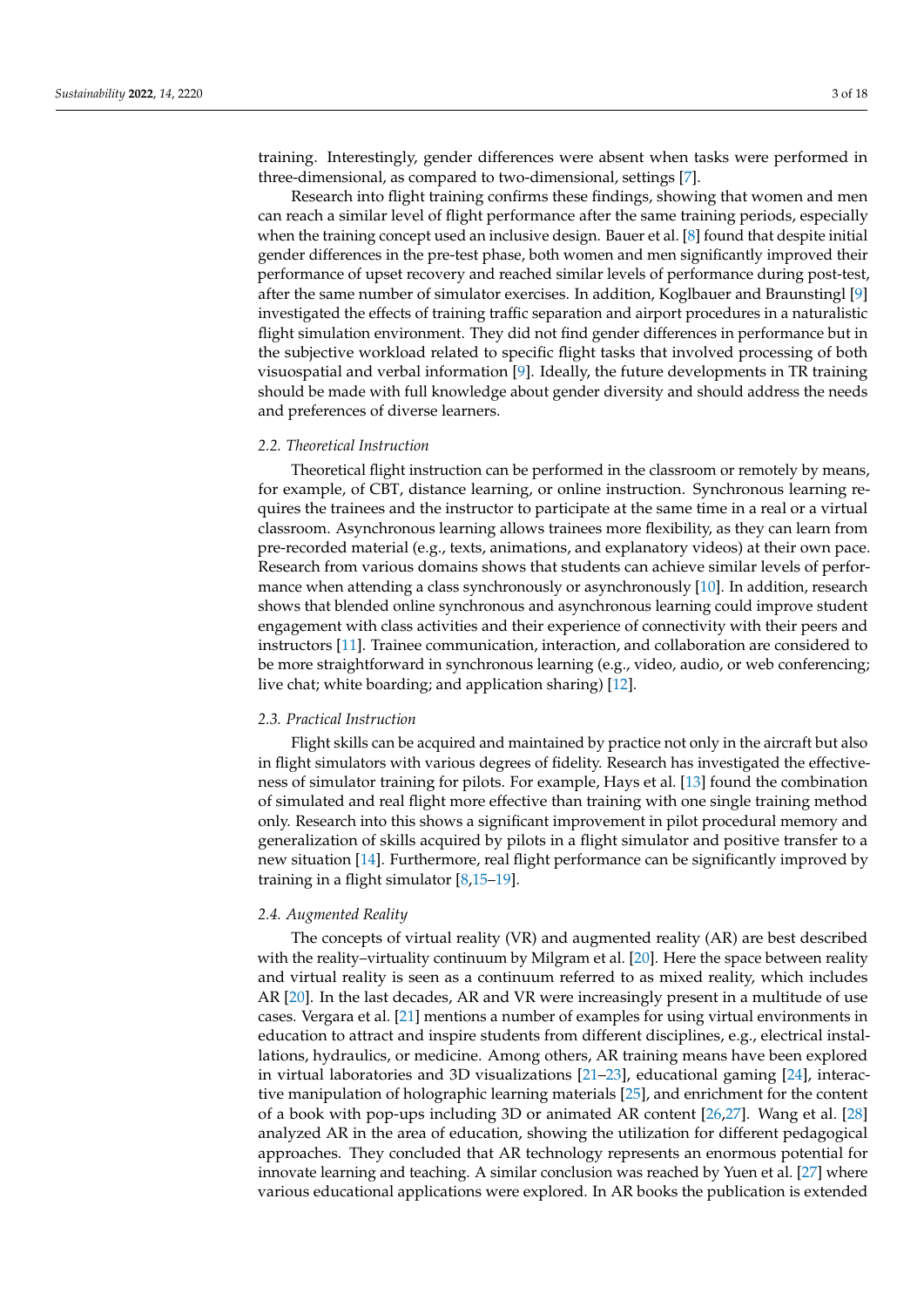with virtual information using AR, or in skill training AR facilitates the practice of certain tasks or procedures [\[27\]](#page-15-11). Virtual environments foster the transfer of theoretical knowledge into practice and allow the risk-free usage of expensive devices [\[22\]](#page-15-13). Additionally, AR can improve the learning experience and collaboration among student peers or between

instructors and students [\[29\]](#page-15-14). AR was interesting from the start for the aviation industry, e.g., the term AR was coined by Caudell and Mizell [\[30\]](#page-15-15) while working for Boeing. AR can be used in both synchronous and asynchronous learning. In aviation AR applications have been explored especially in relation to training materials [\[31](#page-15-16)[–35\]](#page-15-17). In addition, the AR benefit to enable flight instructors the monitoring of pilot's visual scan during simulated flight was highlighted by Vlasblom et al. [\[36\]](#page-15-18).

## *2.5. Study in the Context of Sustainability*

In addition to the primary goal of this study to explore direct benefits for the pilots from the use of AR in TR, we also discuss implications of this study in the wider context of sustainability. In the course of this we follow [\[37\]](#page-15-19) and thereby base our considerations on the concept of sustainability as defined in the "Report of the World Commission on Environment and Development: Our Common Future" [\[38\]](#page-16-0) (p. 39) to, "[. . .] seek to meet the needs and aspirations of the present without compromising the ability to meet those of the future." This general concept and goal of sustainability has been further developed and has influenced various research initiatives. In the context of business model innovation for example the research field "New Business Models (NBM)" [\[39–](#page-17-0)[41\]](#page-17-1) evolved, which investigates the development and consequences of (strongly) sustainable business models [\[42\]](#page-17-2) and thereby aims to create business models that are "[. . .] simultaneously creating financial rewards, social benefits, and environmental regeneration" [\[42\]](#page-17-2) (p. 17).

Sustainability has emerged as an important topic for the recovery of aviation after the COVID-19 pandemic. During the pandemic, some pilot training providers experienced increased competition and a decline in the number of customers (e.g., individuals and air-operators) due to the grounding of fleets, aircraft retirements, and reductions in crews. The forecasts for the post-pandemic recovery predict a return of the industry to operational levels close to those of pre-pandemic volumes over the next two years. How quickly and broadly the desired recovery will relieve the industry remains unclear. Concerns about pollution and lack of sustainability, however, are indicators of change: New inventions and developments, such as biofuel and alternative energy, will drive the industry in coming decades, while new pilot skills and specific training will also be required.

The focus of this study was especially on the social benefit and increased gender diversity in the advanced pilot education. The economic benefits of introducing AR in TR training, although expected, are not addressed here.

## <span id="page-3-0"></span>**3. Methods**

A survey was conducted with TR pilots and TR instructors to explore the difficulties of TR training and the potential of AR to improve the delivery of contents and learning conditions. The survey consisted of three parts. The first part addressed biographical aspects such as age, gender, pilot/instructor ratings, and activity.

The second part included items for assessment of TR training contents and conditions:

- Did the learning conditions make it difficult for some students to complete learning activities?
- Did the assessment conditions make it difficult for some students to complete assessment activities?
- Suggest support mechanisms for improving the learning outcomes of trainees.
- Name parts of the training perceived as most difficult.
- Select from the list of TR contents the items that were most difficult to learn.
- Name parts of the training pilots enjoy the most.
- Select from the list of TR contents the items that were easiest to learn.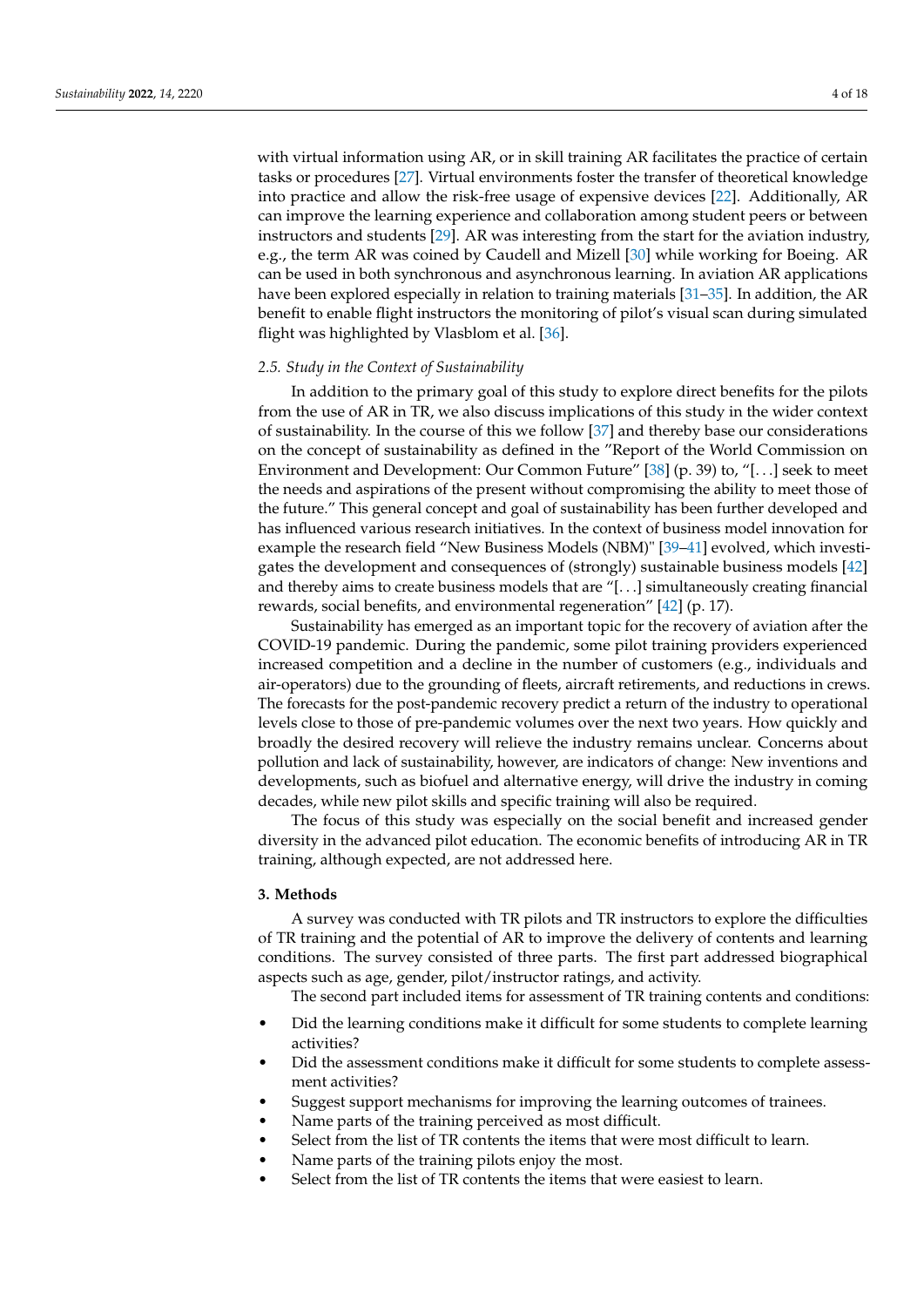The third part began with a video demonstration of typical AR features and applications. Three different AR use cases were introduced by presenting short videos to the participants to give them insights in the use of this AR technology. The shown use cases were not related to the aviation industry in order not to influence in specific directions. Subsequently, the participants were asked to select from a list of TR contents the items that could benefit from AR. The list included generic TR contents that were specified in the European aviation standards. Table [1](#page-4-0) presents a part of the syllabus "theoretical knowledge."

<span id="page-4-0"></span>**Table 1.** Extract of the syllabus of theoretical knowledge for class or type ratings [\[43\]](#page-17-3).

The instruction program for TR has two main parts: the theoretical and the practical one. Theory aims to provide knowledge about complex aircraft, i.e., technical systems such as the fuel or electrical system, the operation of the systems, malfunctions, and limitations. Furthermore, knowledge about performance, flight planning, and monitoring is provided, which includes route planning and performance calculations such as take-off run and distance. Load and balancing is another important part of the theoretical instruction, as well as emergency procedures.

The practical part consists of eight training sessions and a final license skill test, all performed on a full flight simulator, representing the aircraft type for which the training is performed. The duration of each training session is usually four hours, in which each pilot performs two hours as the pilot flying and two hours as the pilot monitoring. The duty of the pilot flying is to control the path of the aircraft and order configuration changes (e.g., extend/retract landing gear). The pilot monitoring assists the pilot flying in respect of maintaining situational awareness and communication with air traffic control.

The training sessions start with a one-hour-long briefing, covering the learning objectives and expected program. The first sessions cover basic flying techniques and also focus on transferring the theoretical knowledge into the cockpit environment. Simple abnormals (e.g., failed back-up systems) are introduced before more severe situations (e.g., engine failures and fires and loss of main electrics) are thought and trained. Besides technical knowledge, interpersonal decision making and collaboration tools are also part of the course. The final goal is to get the student ready to successfully perform the license skill test. The program investigated here is defined by EASA and covers among others operation with a failed engine and different types of approaches.

## *3.1. Data Analysis*

The results are presented descriptively in percentages and relative frequencies. Data obtained by selecting from a list of training elements were grouped in 15 topic categories,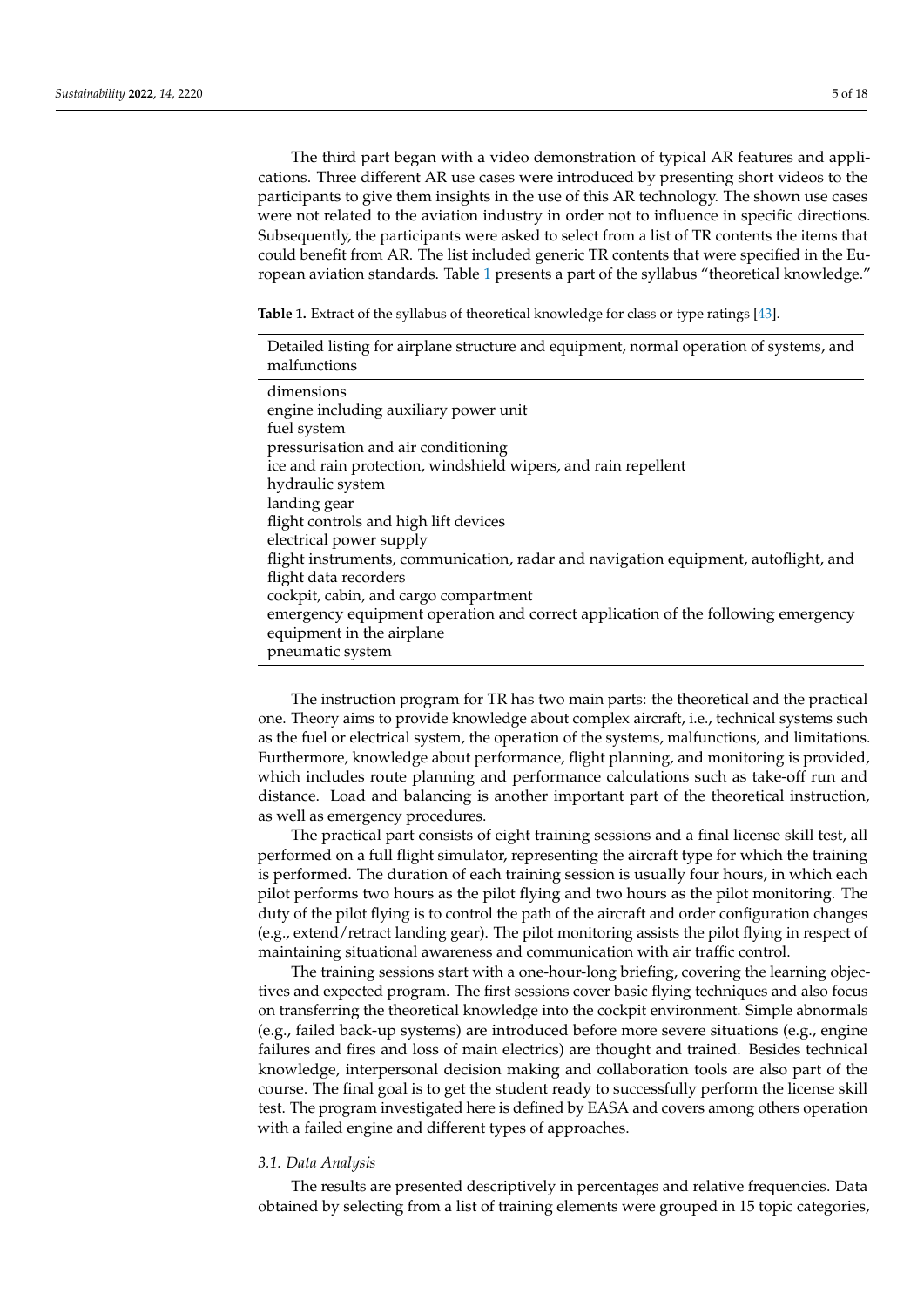which are shown in Table [2.](#page-5-0) The number of responses per topic category were weighted to counterbalance the varying number of items in different categories by dividing the number of answers per category by the number of items of the category. In addition, the responses were weighted to counterbalance differences in group sizes (e.g., women versus men or pilots versus instructors). The number of responses per group in the context of a specific category was divided by the total number of responses provided by the individuals included in the respective group (e.g., women, men, or instructors). In summary, the data are presented as percentages and weighted relative frequencies.

Responses to open-ended questions were separately analyzed for pilots and instructors and men and women. Nominations of specific contents were counted.

| Category                                    | No. of Elements | <b>Excerpt of Training Elements Assigned</b><br>to This Category              |  |
|---------------------------------------------|-----------------|-------------------------------------------------------------------------------|--|
| Aircraft structure and<br>equipment         | 13              | Fuel system, hydraulic system, landing<br>gear, electrical power supply, etc. |  |
| Limitations                                 | $\overline{4}$  | Engine limitations, systems limitations,<br>minimum equipment list, etc.      |  |
| Performance                                 | $\overline{4}$  | Flight monitoring, load and balance, etc.                                     |  |
| <b>Emergency procedures</b>                 | 2               | Actions according to the approved<br>abnormal and emergency checklist         |  |
| Special requirements                        | $\overline{2}$  | For extension of a TR, for "glass cockpit"                                    |  |
| Flight management system                    | $\mathbf{1}$    |                                                                               |  |
| Flight preparation                          | 6               | Performance calculation, cockpit<br>inspection, etc.                          |  |
| Take-offs                                   | 8               | Normal take-offs with different flap<br>settings, crosswind take-off, etc.    |  |
| Flight maneuvers                            | 3               | Turns with and without spoilers, etc.                                         |  |
| Normal flight procedures                    | 15              | Engine, pressurization and<br>air-conditioning, etc.                          |  |
| Abnormal and emergency<br>flight procedures | 12              | Fire drills, engine failures, etc.                                            |  |
| Instrument flight procedures                | 5               | Adherence to departure and arrival<br>routes and ATC instructions, etc.       |  |
| Missed approach<br>procedures               | 3               | Go-around with all engines operating,<br>etc.                                 |  |
| Landings                                    | $\overline{4}$  | Normal landings, landing with critical<br>engine simulated inoperative, etc.  |  |
| Instrument approaches                       | $\overline{4}$  | Rejected take-off at minimum authorized<br>RVR, etc.                          |  |

<span id="page-5-0"></span>**Table 2.** Categories and assigned training elements.

## *3.2. Participants*

For obtaining pilots' views, 31 pilots with a TR were surveyed. In total, 24 male pilots aged between 22 and 57 years (mean =  $36.67$ , median =  $35$ , SD =  $9.04$ ) and 7 female pilots aged between 29 and 48 years (mean = 36,29, mMedian = 37, SD = 7.57) participated in the study. The pilots held TR from different types of aircraft such as Boeing 767; MD-11; Cessna Citation types C525, C560XLS, and C750; Airbus A320 and A350; and Junkers Ju 52. For obtaining instructors' views, 22 type rating instructor (TRI) were surveyed. All instructors were men aged between 29 and 65 years (mean = 45.90, median = 43, SD = 10.25).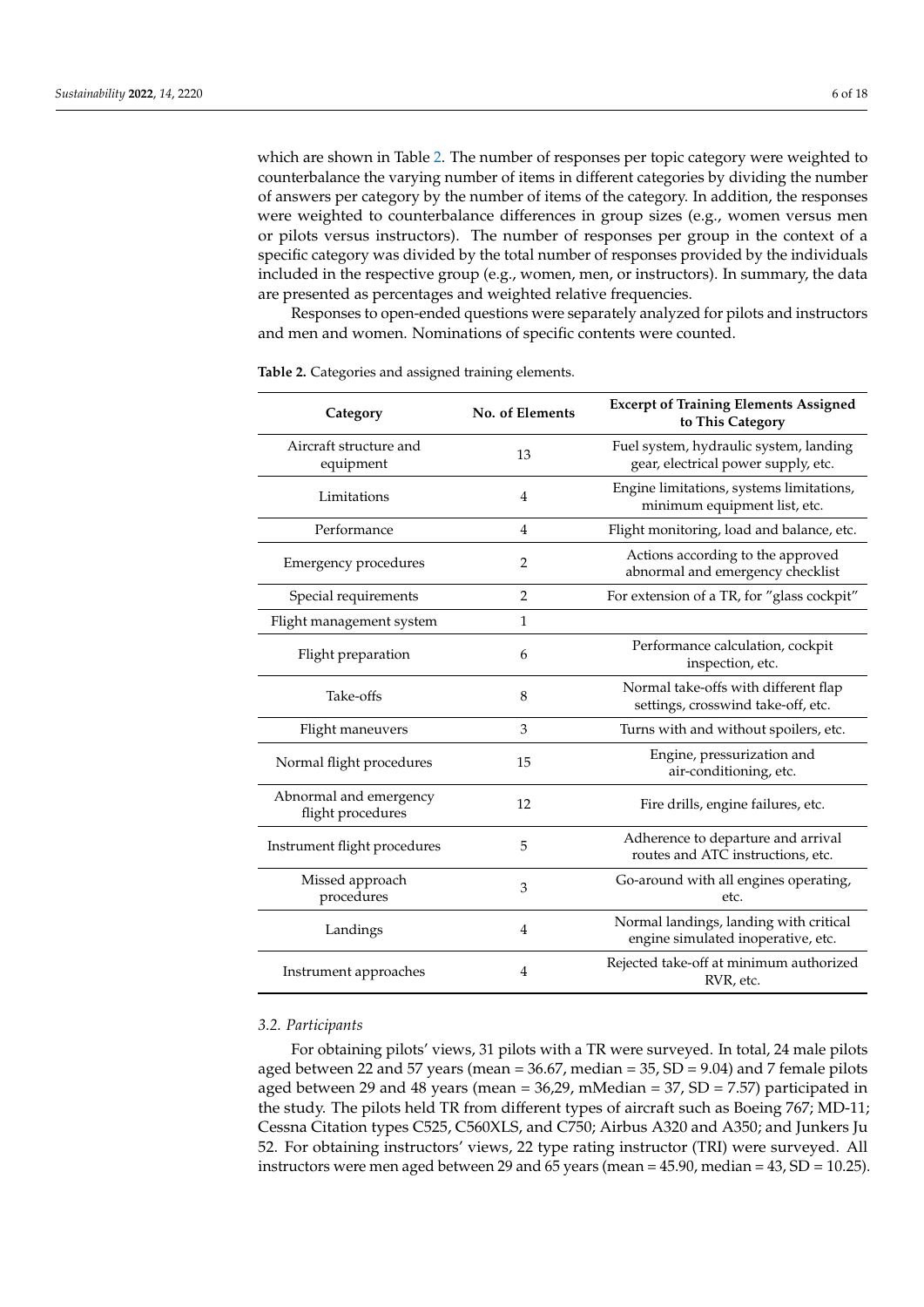# <span id="page-6-0"></span>**4. Results**

The results are structured in two parts: assessment of the course content and aspects related to learning and assessment conditions.

## *4.1. Type Rating Contents*

The course content was analyzed with respect to the following four questions: course contents, which are the most difficult to learn followed by the contents, which are the easiest to learn. The third section examines contents, which participants enjoyed the most. The forth concludes with the contents, which are considered to benefit the most from AR.

# 4.1.1. The Most Difficult TR Contents to Learn

Participants could select from a list of course elements those that they experienced as being most difficult to learn. The contents were grouped in 15 categories for data analysis. Figure [1](#page-7-0) shows that women assessed missed approach procedures as the most difficult content category, followed by landings, the flight management system, abnormal and emergency flight procedures, and instrument flight procedures. A number of female pilots rated contents from the categories of aircraft structure and equipment, flight maneuvers, instrument approaches, take-offs, normal flight procedures, and limitations as being the most difficult to learn. There were no contents in the categories of performance, emergency procedures, special requirements, and flight preparation; however, those were rated by women as being difficult. Similarly, male pilots rated missed approach procedures as the most difficult content, followed by the flight management system, landings, take-offs, and abnormal and emergency flight procedures. A number of men rated contents from the categories of instrument approaches, special requirements, flight maneuvers, instrument flight procedures, normal flight procedures, aircraft structure and equipment, limitations, and flight preparation as difficult. None of the contents in the categories performance and emergency procedures were rated by men as being difficult. The overall scores of the pilots including both genders indicate that the missed approach procedures were the most difficult content, followed by the flight management system, landings, abnormal and emergency flight procedures, and take-offs. By comparison, the TR instructors identified take-offs as the most difficult content, followed by the flight management system, missed approach procedures, aircraft structure and equipment, and emergency procedures. The contents missed approach procedures and the flight management system appeared in the top five for each group. Interestingly, the flight instructors did not rate course contents in the categories limitations, special requirements and instrument approaches as being the most difficult for their trainees. Table [3](#page-9-0) gives an overview of the most difficult items for each category rated by type rating pilots (TRPs) and TRIs.

In addition to the selection from the list, there was an open-ended question asking pilots "What part of your TR training was the most difficult? Why?" The question for instructors was "What part of your TR training was the most difficult for your trainees? Why?" The responses address both training contents and learning conditions such as stress. Six female pilots, 21 male pilots, and 20 instructors responded to this question. One woman mentioned language barriers because all the lessons were held in English. Two others identified the theoretical learning of aircraft systems as being most difficult. One woman replied that "the long theory days" were difficult. Three men pointed out the stress caused by the very short course duration and the sheer volume of information to assimilate. Seven male pilots brought up the learning of theoretical systems' contents and six mentioned the practical parts as being most difficult. Twelve TRIs stated issues in the practical part, and three emphasized malfunctions during practical training. Furthermore, six TRIs referred to theoretical contents; two mentioned that candidates are nervous before tests; and two noted issues with multi-crew operations. One instructor mentioned the short time and the huge quantity of information contained in the advanced pilot training due to the complexity of aircraft systems.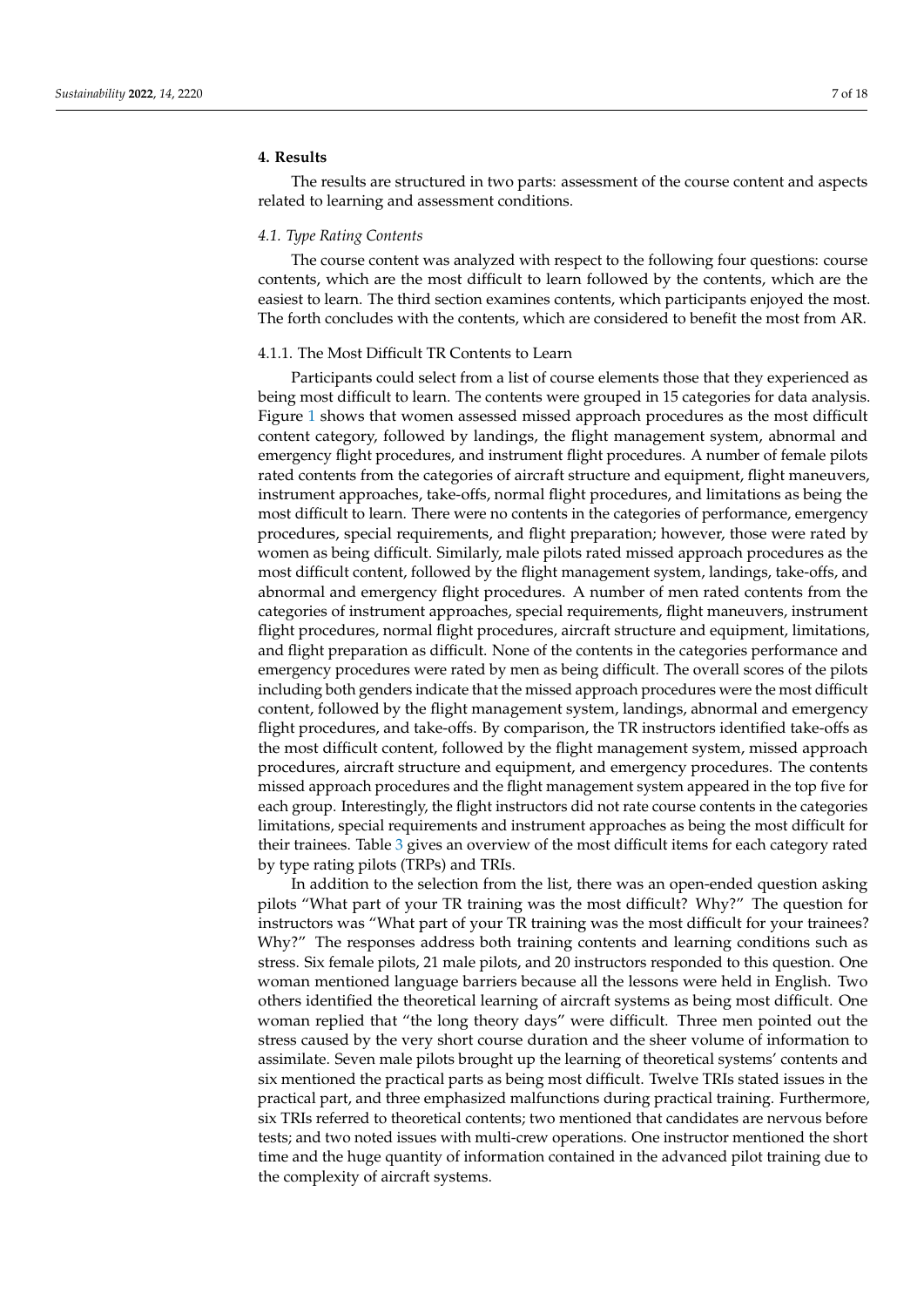<span id="page-7-0"></span>



**Figure 1.** TR content categories considered to be the most difficult to learn.

## 4.1.2. Easiest to Learn TR Contents

Pilots were asked to indicate the easiest contents of the course by selecting items from the list. Women selected contents in the categories limitations, emergency procedures, take-offs, landings, and normal flight procedures as being the easiest to learn, as shown in Figure [2.](#page-8-0) Flight maneuvers were the easiest for men, followed by take-offs, instrument flight procedures, landings, and aircraft structure and equipment. For pilots of both genders, overall, the easiest contents were in the categories: flight maneuvers, limitations, take-offs, landings, and flight preparation. TRIs rated the easiest contents as follows: limitations, special requirements, performance, flight preparation, and emergency procedures. The easiest content mentioned in all groups was in the category of limitations. Interestingly, take-off and landing contents were selected in both the most difficult and easiest to learn contents, an indicator of the diversity of students' experiences with the same material.

# 4.1.3. The TR Contents Participants Enjoyed the Most

Another open-ended question asked pilots "What part of your TR training did you enjoy the most? Why?" The question for instructors was "What part of your TR training do your trainees enjoy the most? Why?" These questions were answered by six female pilots, 23 male pilots, and 21 instructors. Five women said that they enjoyed simulator training. Two women explained that they like hands-on training, and two said that they like learning new things. Fourteen men mentioned either the simulator or practical training as the most enjoyable part of the training. Fourteen instructors noted that their trainees enjoyed simulator training the most.

# 4.1.4. The TR Contents That Were Considered to Benefit from AR

After a demonstration of typical AR use cases, all pilots and instructors were asked to select course contents that could benefit from AR to improve students' development of mental models/knowledge during training. As illustrated in Figure [3,](#page-8-1) women rated special requirements as the category to benefit most from AR, followed by emergency procedures, the flight management system, aircraft structure and equipment, and instrument approaches. The flight management system was selected most often by men. Other contents among the top five selected by men were: emergency procedures, aircraft structure and equipment, flight preparation, and instrument flight procedures. This order also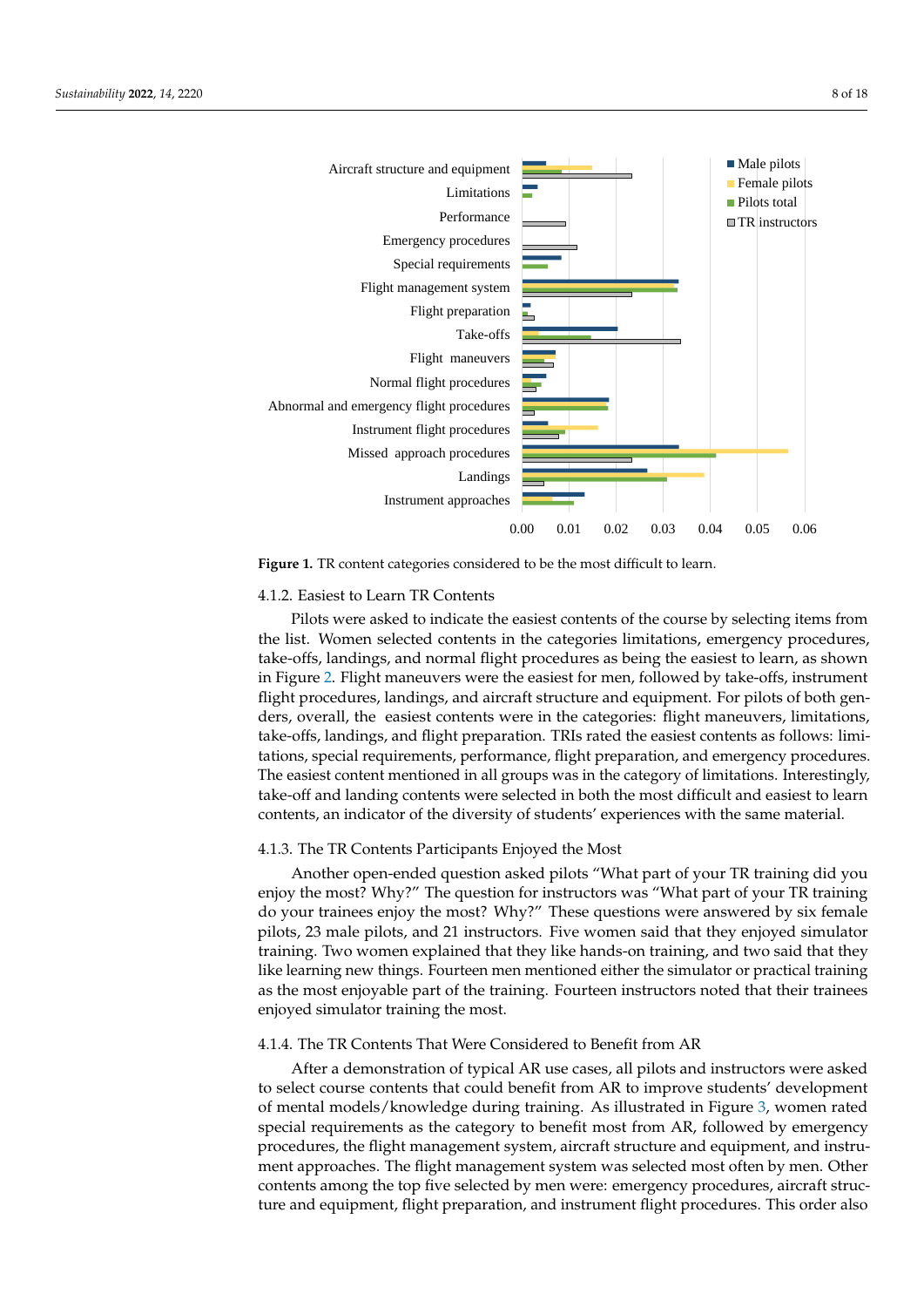corresponds to the order of overall pilot scores. In addition, the instructors considered the category aircraft structure and equipment to benefit most from AR, followed by emergency procedures, flight preparation, performance, and abnormal and emergency flight procedures. The potential benefit of AR for learning emergency procedures and aircraft structure and equipment was rated highly by all groups. More information on the specific items of each category which can benefit from AR is given in Table [3.](#page-9-0)

<span id="page-8-0"></span>

0.000 0.005 0.010 0.015 0.020 0.025 0.030 0.035 0.040 0.045

**Figure 2.** TR content categories considered to be the easiest to learn.

<span id="page-8-1"></span>

**Figure 3.** TR content categories considered to benefit from AR-based training means.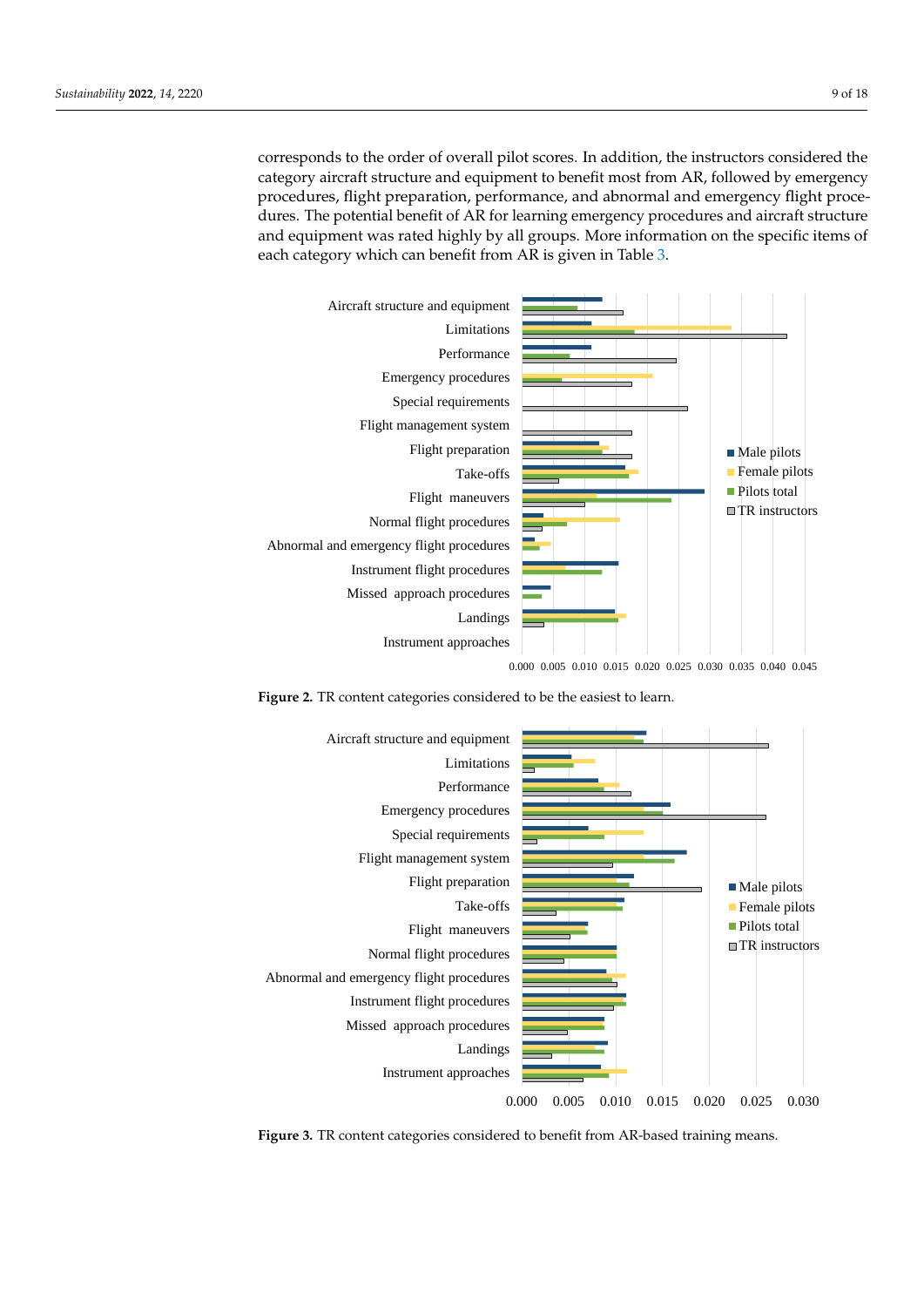<span id="page-9-0"></span>

| Category                                 | Most difficult item                                                                                                                                                                                                                                                      | <b>Content That Could Mostly Benefit from AR</b>                                                                                                                                                                                                                                                                                                     |  |
|------------------------------------------|--------------------------------------------------------------------------------------------------------------------------------------------------------------------------------------------------------------------------------------------------------------------------|------------------------------------------------------------------------------------------------------------------------------------------------------------------------------------------------------------------------------------------------------------------------------------------------------------------------------------------------------|--|
| Aircraft structure and equipment         | Electrical power supply (TRP); fuel system, pressurization and air<br>conditioning, ice and rain protection, windshield wipers and rain repellent,<br>landing gear, pneumatic system (TRI)                                                                               | Cockpit, cabin and cargo compartment (TRP); dimensions: minimum required runway<br>width for 180° turn (TRI)                                                                                                                                                                                                                                         |  |
| General limitations (TRP)<br>Limitations |                                                                                                                                                                                                                                                                          | General and engine limitations (TRP); general limitations (TRI)                                                                                                                                                                                                                                                                                      |  |
| Performance                              | Flight monitoring, on ground, servicing connections (TRI)                                                                                                                                                                                                                | On ground, servicing connections (TRP); flight planning for normal and abnormal<br>conditions, on ground, servicing connections (TRI)                                                                                                                                                                                                                |  |
| Emergency procedures                     | Emergency procedures actions according to the approved abnormal and<br>Emergency procedures (TRI, TRP), emergency procedures actions according to the<br>approved abnormal and emergency checklist (TRI)<br>emergency checklist (TRI)                                    |                                                                                                                                                                                                                                                                                                                                                      |  |
| Special requirements                     | Special requirements for "glass cockpit" aircrafts with EFIS (TRP)                                                                                                                                                                                                       | Special requirements for extension of a TR for instrument approaches down to decision<br>heights of less than 200 ft (60 m) (TRP), special requirements for "glass cockpit" aircrafts<br>with EFIS (TRP, TRI)                                                                                                                                        |  |
| Flight management system                 | Flight management system (TRP, TRI)                                                                                                                                                                                                                                      | Flight management system (TRP, TRI)                                                                                                                                                                                                                                                                                                                  |  |
| Flight preparation                       | Aircraft external visual inspection; location of each item and purpose of<br>inspection (TRP, TRI)                                                                                                                                                                       | Aircraft external visual inspection; location of each item and purpose of inspection (TRP,<br>TRI), Cockpit inspection (TRP)                                                                                                                                                                                                                         |  |
| Take-offs                                | Take-offs with simulated engine failure between V1 and V2 (TRP); take-offs<br>with simulated engine failure (TRI)                                                                                                                                                        | Crosswind take-off (TRP); take-offs with simulated engine failure, shortly after reaching<br>V2, between V1 and V2 (TRI)                                                                                                                                                                                                                             |  |
| Flight maneuvers                         |                                                                                                                                                                                                                                                                          | Tuck under and Mach buffets after reaching the critical Mach number, and other specific<br>flight characteristics of the aircraft (e.g., Dutch Roll) (TRP, TRI), normal operation of<br>systems and controls engineer's panel (TRP)                                                                                                                  |  |
| Normal flight procedures                 | Electrical and hydraulical system (TRP); pitot/static system, landing gear<br>and brake (TRI)                                                                                                                                                                            | Engine (TRP); pitot/static system (TRI)                                                                                                                                                                                                                                                                                                              |  |
| Abnormal and emergency flight procedures | Fire drills, e.g., engine, APU, cabin, cargo compartment, flight deck, wing,<br>and electrical fires including evacuation, smoke control and removal,<br>incapacitation of flight crew member (TRP); steep turns with 45° bank, 180° to<br>360° left and right (TRI)     | Wind shear at takeoff/landing (TRP); fire drills e.g., engine, APU, cabin, cargo<br>compartment, flight deck, wing and electrical fires including evacuation, smoke control<br>and removal (TRI)                                                                                                                                                     |  |
| Instrument flight procedures             | Circling approach (TRP, TRI)                                                                                                                                                                                                                                             | Holding procedures (TRP); circling approach (TRI)                                                                                                                                                                                                                                                                                                    |  |
| Missed approach procedures               | Manual go-around with the critical engine simulated inoperative after an<br>instrument approach on reaching DH, MDH, or MAPt (TRP); go-around with<br>all engines operating during a 3D operation on reaching decision height;<br>other missed approach procedures (TRI) | Manual go-around with the critical engine simulated inoperative after an instrument<br>approach on reaching DH, MDH, or MAPt (TRP, TRI); go-around with all engines<br>operating during a 3D operation on reaching decision height; other missed approach<br>procedures; rejected landing at 15 m (50 ft) above runway threshold and go-around (TRI) |  |
| Landings                                 | Landing with simulated jammed horizontal stabiliser in any out-of-trim<br>position (TRP); crosswind landings (a/c, if practicable); traffic pattern and<br>landing without extended or with partly extended flaps and slats (TRI)                                        | Landing with simulated jammed horizontal stabiliser in any out-of-trim position (TRP),<br>crosswind landings (a/c, if practicable); traffic pattern and landing without extended or<br>with partly extended flaps and slats (TRP, TRI)                                                                                                               |  |
| Instrument approaches                    | Rejected take-off at minimum authorised RVR, go-around after approaches<br>on reaching DH (TRP)                                                                                                                                                                          | Rejected take-off at minimum authorised RVR, go-around after approaches on reaching<br>DH (TRP), CAT II/III approaches: in simulated instrument flight conditions down to the<br>applicable DH, using flight guidance system (TRP, TRI)                                                                                                              |  |

**Table 3.** Categories: contents most difficult to learn and most promising for using AR from pilots' and instructors' perspective.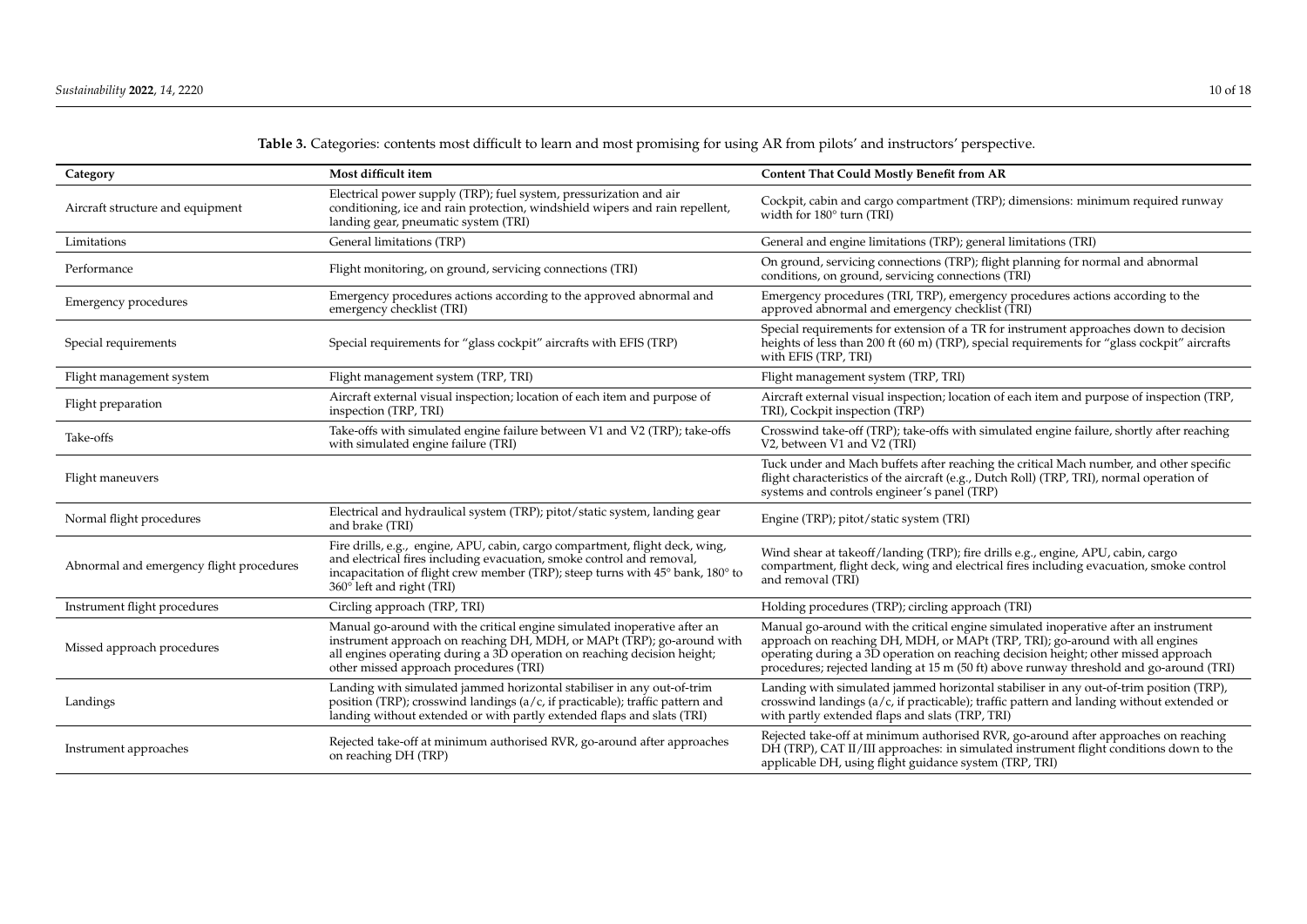#### *4.2. Learning and Assessment Conditions*

The learning conditions for pilots participating in TR courses are characterized by long travel times, because they often come from abroad. The course duration depends on the content and costs of the course.

Figure [4](#page-10-1) (left) indicates that most of the male and female pilots as well as most of the instructors did not consider that the learning conditions created difficulties for some students to complete the course. None of the female pilots reported such difficulties. There were five responses from male pilots and four from instructors. They mentioned stress and time pressure, differences in the previous knowledge of the learners, and problems with self-study.

In addition, the participants were asked if the conditions made it difficult for some students to complete the assessment. As can be seen from Figure [4](#page-10-1) (right), only between 0 % and 16 % of the participants thought that this was the case. Two male pilots and three instructors mentioned time pressure, the need to manage the pressure on students, and the need to better prepare for the assessment. Difficulties in learning were also reflected in difficulties with evaluation.

<span id="page-10-1"></span>

**Figure 4.** Conditions that made it difficult for some students to complete the course.

Moreover, participants were asked "Can you suggest any support mechanisms to improve the performance/ results of the students?" A female pilot, seven male pilots, and nine instructors responded to this question. The woman had no suggestion but said the course was very well done. Men suggested having more classical classroom instructions but also mentioned additional CBTs to improve performance and results. Furthermore, they suggested allocating more time to difficult topics. One pilot suggested deviating from the course plan in the event of the pilots not being able to achieve the learning performance expected from them as planned. TRIs proposed giving more time for learning, standardizing instructions, using other media (e.g., videos), and using a mock-up or procedure trainer.

#### <span id="page-10-0"></span>**5. Discussion**

The aim of this study was to identify gender-specific preferences and difficulties in TR training that can be addressed by future development of AR-based training means. Thus, the advanced pilot training could become more inclusive and learner-centered, and this would bring both social and economic benefits [\[1–](#page-14-0)[4\]](#page-14-3). Despite many similarities, the results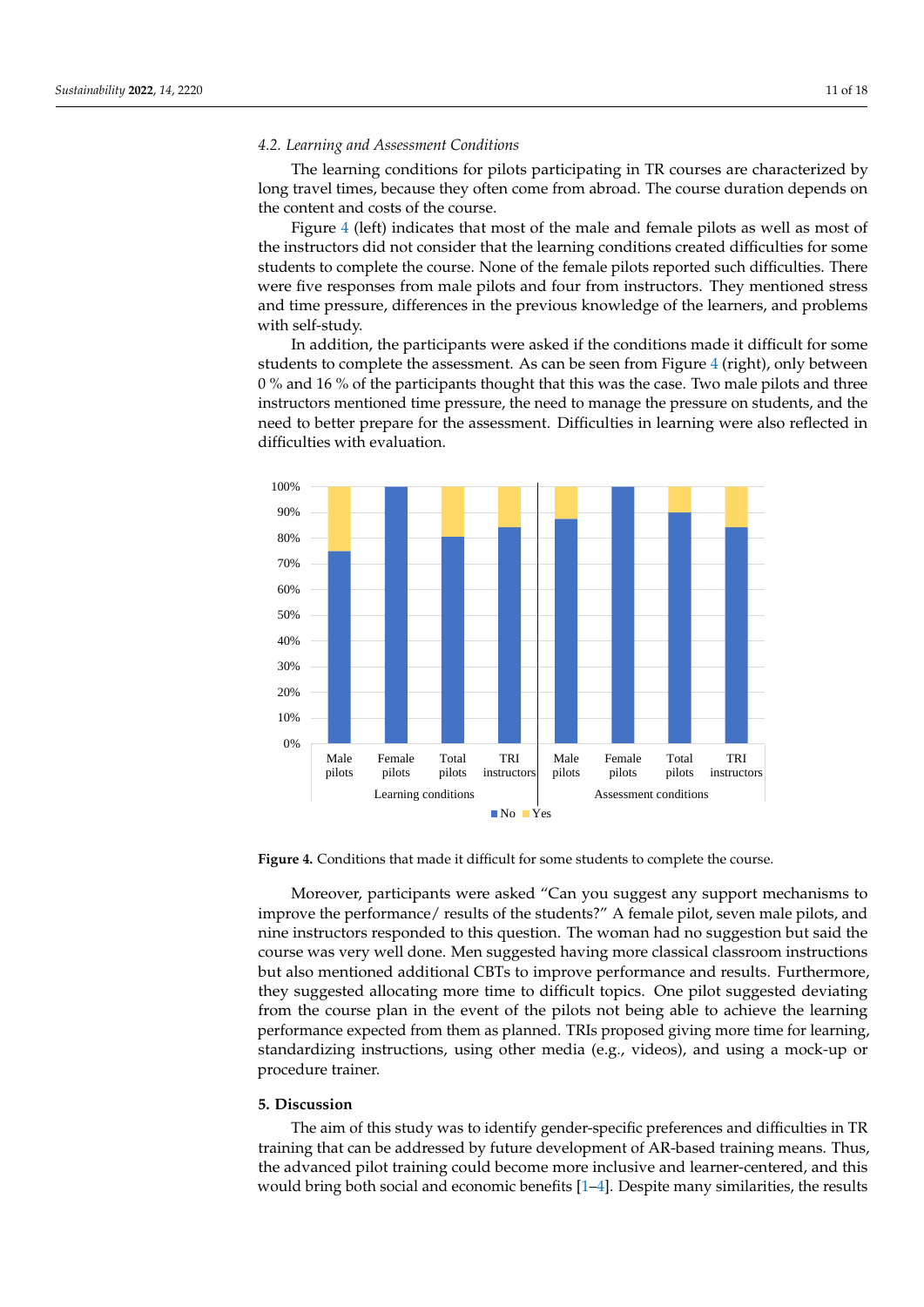of this study confirm that there are gender-specific needs and preferences in advanced flight training, as revealed in previous research [\[5,](#page-14-4)[7–](#page-14-6)[9\]](#page-14-8). Due to the underrepresentation of women in the pilot population, their learning needs and preferences can easily vanish in the pool of the collected data. The results also show that both trainees and instructor views are required to obtain a comprehensive assessment of the learning contents and conditions. For future development of TR training means in the context of theoretical and practical content, a variety of AR applications are listed in Table [4.](#page-11-0)

In the following two categories AR applications can be developed for both theoretical and practical training: aircraft structure and equipment and flight preparation. Possible methods for teaching aircraft structure and equipment, which can be used individually or combined are:

- Synchronous and asynchronous training materials [\[31](#page-15-16)[–35](#page-15-17)[,44\]](#page-17-4),
- AR training means 3D visualizations [\[23\]](#page-15-7),
- Educational gaming [\[24,](#page-15-8)[34\]](#page-15-20),
- Interactive manipulation of holographic learning materials [\[25\]](#page-15-9),
- Book content with pop-ups including 3D or animated AR content [\[26](#page-15-10)[,27\]](#page-15-11).

For addressing the learning conditions, which play an important role for a successful completion of the course, AR could be integrated in future applications to support:

- Collaboration among peer students or between instructors and students [\[29\]](#page-15-14),
- Skill training with AR-facilitated practice of certain (part) tasks or procedures [\[27\]](#page-15-11),
- Flight instructors monitoring of the pilot's visual scan during simulated flight as highlighted by Vlasblom et al. [\[36\]](#page-15-18).

<span id="page-11-0"></span>**Table 4.** Potential AR applications for TR training.

| Category                                 | Content            |           |  |
|------------------------------------------|--------------------|-----------|--|
|                                          | <b>Theoretical</b> | Practical |  |
| Aircraft structure and equipment         |                    |           |  |
| Limitations                              |                    |           |  |
| Performance                              |                    |           |  |
| <b>Emergency procedures</b>              |                    |           |  |
| Special requirements                     |                    |           |  |
| Flight management system                 |                    |           |  |
| Flight preparation                       |                    |           |  |
| Take-offs                                |                    |           |  |
| Flight maneuvers                         |                    |           |  |
| Normal flight procedures                 |                    |           |  |
| Abnormal and emergency flight procedures |                    |           |  |
| Instrument flight procedures             |                    |           |  |
| Missed approach procedures               |                    |           |  |
| Landings                                 |                    |           |  |
| Instrument approaches                    |                    |           |  |

As research shows, the proposed AR solutions are seen as complementary to the classroom and full-flight simulator training. We propose the use of AR for the initial part of the training in blended online synchronous and asynchronous settings that have been shown to improve student commitment and the feeling of connectivity with peers and instructors [\[11\]](#page-14-10). This could mitigate the stress and time pressure factor related to the conditions of TR training that were highlighted by a number of pilots and instructors. Future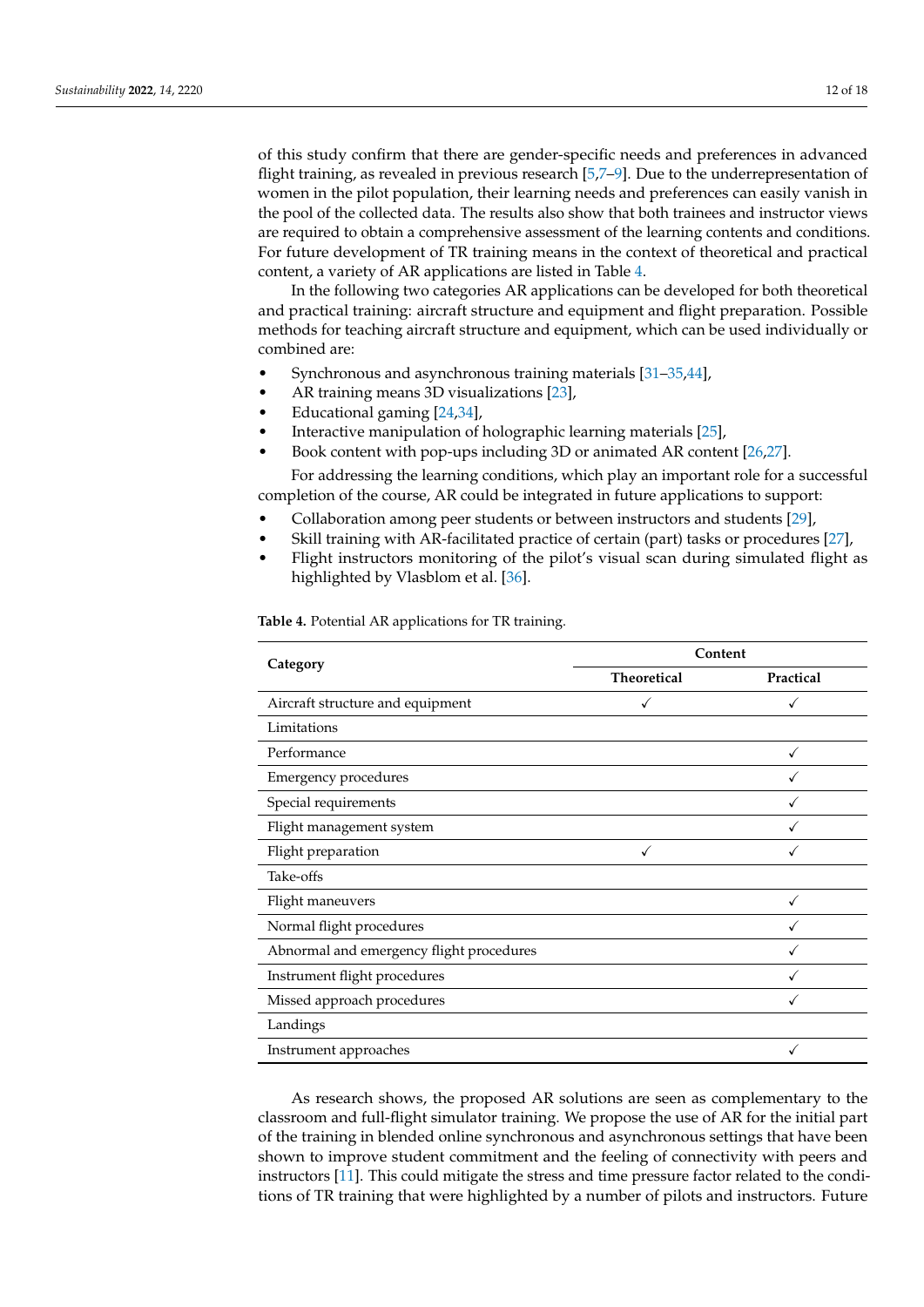AR applications for synchronous learning in TR training need to consider the richness of media for communication, interaction, and collaboration [\[12\]](#page-15-0) such as application sharing and remote consultation that is enriched with virtual annotations and synchronous video sharing [\[45\]](#page-17-5). Asynchronous interactions [\[12\]](#page-15-0) could be implemented in AR (for example, video recording of a practice session and guidance videos enriched with holographic on-site animations [\[46\]](#page-17-6)).

Research [\[22\]](#page-15-13) has shown that students liked the interactivity enabled by virtual laboratories, because the "learning process is more pleasant" and it "enhances their comprehension of the concepts and ideas developed in theoretical classes." The tools used enhanced learning and led to better performance of the students. [\[22\]](#page-15-13) This effect was also shown when using computer simulations [\[47\]](#page-17-7). According to [\[48\]](#page-17-8), it is important to consider individual and social perspectives in the learning process and thus to shape it in line with group and individual activities.

The positive impact of AR on learning gains and the increase in motivation was also confirmed by a meta-analysis from [\[49](#page-17-9)[,50\]](#page-17-10). With respect to the level of education, they found that "AR has a large effect on Bachelor's or equivalent level and a medium to large effect on short-cycle tertiary education" and in the field of education context "engineering, manufacturing and construction" records the largest effect [\[50\]](#page-17-10). In a recent review, [\[51\]](#page-17-11) showed that AR enables "learning by doing" (kinesthetic learning), and the integration of AR in pedagogical approaches supports the creation of "human-centered learning environments." More efficient visualization, enhancing of collaborative learning, and boosting motivation and engagement are, among other points, some of the key benefits of using AR. However, technical issues, information/cognitive overload are some of the key challenges identified [\[51\]](#page-17-11). The positive impact of AR on student motivation was also reported [\[52\]](#page-17-12), showing an increase in attention, satisfaction, and confidence. Research [\[53\]](#page-17-13) has identified educational benefits of AR such as fun, dynamics, facilitation, interactivity, and entertainment. However, the main limitations of the device should be mentioned among a number of others. The integration of AR in learning concepts facilitates more interactivity. In e-learning environments AR offers more possibilities to discover technical concepts by using 3D-visualizations, which help to lower the barriers and at the same time to increase the motivation, both of which lead to better performance results.

There are also several examples for the use of VR in teaching in various disciplines to improve the learning process and understanding of it by the students. The usage of virtual laboratorys (VLs) has various benefits such as enrichment of the teaching–learning process with interactive elements, which in turn affects student motivation, brings in new possibilities for visualization (e.g., see through components), and gives more autonomy to students in the matter of how often and when they use the learning tool. In addition, VLs mitigates the risk of damage to a real machine/product or of students endangering themselves when they are inexperienced in handling them, and VLs are significantly less investment intensive than "real" devices. VLs also allows training with devices that would not be available in reality because of the (extremely) high costs involved [\[21](#page-15-6)[,44\]](#page-17-4). The latter is of particular relevance to TR courses, because a real aircraft is often not available during the course.

Social sustainability aspects such as gender diversity and inclusivity can be addressed both in design [\[3,](#page-14-2)[34,](#page-15-20)[35\]](#page-15-17) and evaluation of AR-based training means. Specific methods and techniques for gender research in aviation are detailed in the recent literature  $[3,8,9]$  $[3,8,9]$  $[3,8,9]$ .

Sustainability aspects in terms of AR engineering issues and costs could be considered in future research. Ref. [\[54\]](#page-17-14) mentions that if the application is not on the latest technological level, the user motivation and interactivity decreases until the application is updated again. This factor has a major influence on the operational life of the AR application, its maintenance, and the resulting costs [\[54](#page-17-14)[–56\]](#page-17-15).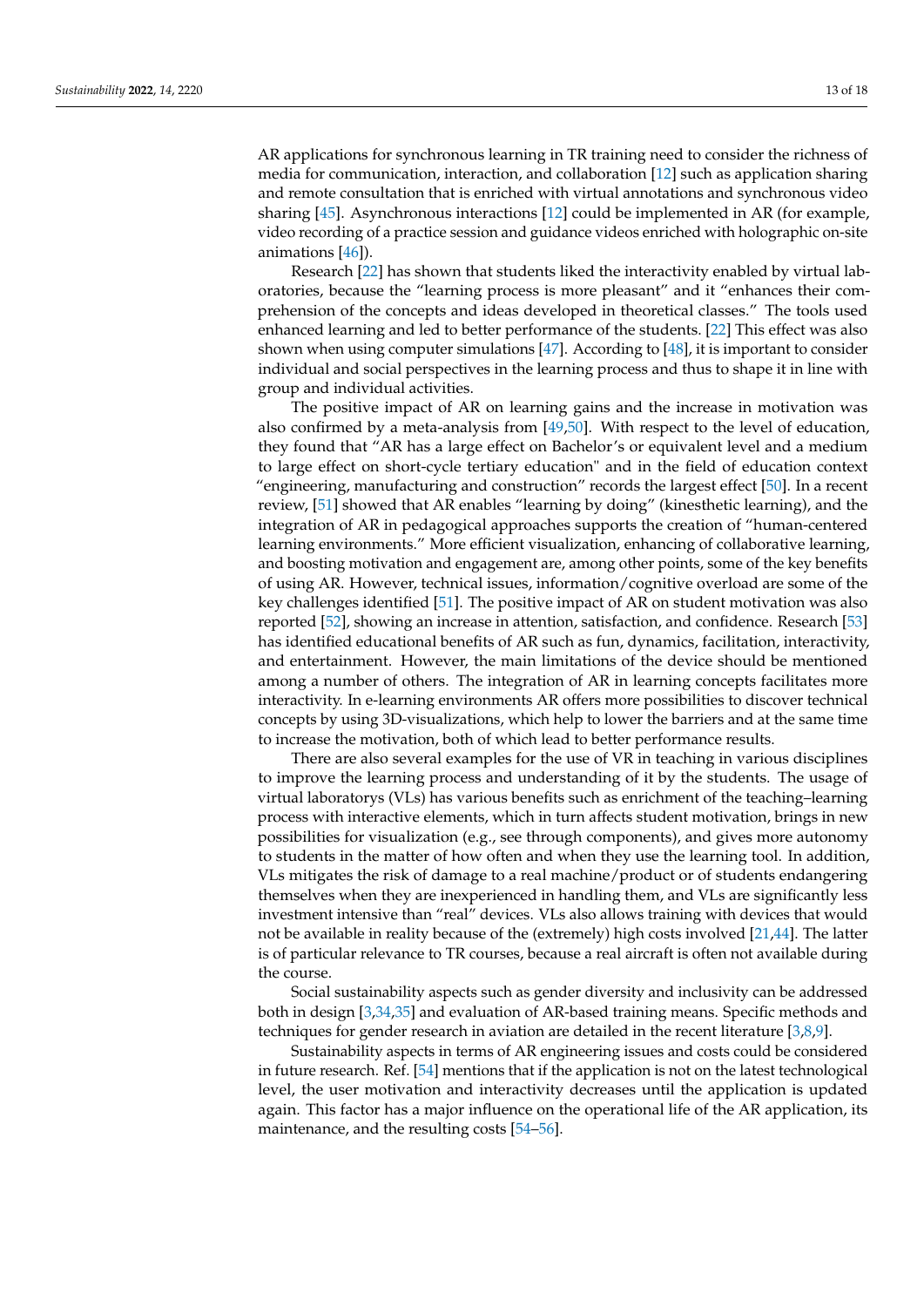# <span id="page-13-0"></span>**6. Conclusions**

Social sustainability aspects such as gender diversity and inclusivity were addressed in the evaluation of the TR course. This study with pilots and flight instructors identified gender-specific preferences and difficulties related to the content of TR training but also related to training and assessment conditions. Pilots of both genders and flight instructors noted that simulator training was the most enjoyable part of the course. The most difficult content categories for female pilots were missed approach procedures, followed by landings, the flight management system, abnormal and emergency flight procedures, and instrument flight procedures. The most difficult content categories for male pilots were missed approach procedures, followed by the flight management system, landings, takeoffs, and abnormal and emergency flight procedures. Flight instructors and a number of male pilots mentioned difficult training conditions such as stress, time pressure, differences in the previous knowledge of the learners, problems with self-study, and the need to better prepare for the assessment.

The results show a variety of TR training elements that could potentially benefit from AR-based training means. The potential benefit of AR for learning emergency procedures, aircraft structure and equipment was rated highly by pilots of both genders and by flight instructors. In addition, female pilots rated special requirements, the flight management system, and instrument approaches as course contents to benefit most from AR-based training means. Besides the flight management system, flight preparation and instrument flight procedures were supplementary categories highly rated by male pilots. Further categories highly rated by flight instructors were flight preparation, performance, abnormal and emergency flight procedures. In addition, AR features were specified that could be used to address a number of learning conditions by facilitating the remote training of particular elements and collaboration among peer students or between instructors and students. The proposed AR solutions are seen as complementary to the classroom and full-flight simulator training. The results are used to inform the future development of AR-based training means for pilot training.

# <span id="page-13-1"></span>**7. Future Research**

Flexibility for TR trainees to learn and practice remotely and asynchronously using wearable AR devices could support their acquisition and maintenance of aircraft knowledge and flight skills. Controlled experiments  $[8,14,15,17,19]$  $[8,14,15,17,19]$  $[8,14,15,17,19]$  $[8,14,15,17,19]$  $[8,14,15,17,19]$  could be used to assess the effect of AR-based training means on pilot's procedural memory, acquisition, and generalization of skills and transfer of training in a gender-sensitive manner.

In addition, various aspects of economic and environmental sustainability could be pursued in future research. Economic benefits for flight schools may be generated by novel AR-enhanced CBTs with an increased level of automation of the teaching and assessment processes.

CBT and possible new forms of virtual training fostered by AR may also have positive environmental impacts such as reduced travel demands for the students and instructors. These environmental sustainability effects of AR-based training could be investigated in dedicated case studies, field experiments, surveys, and long-term studies.

**Author Contributions:** Conceptualization, B.M., H.S., W.V., I.V.K., T.H., R.B., and M.H.; methodology, B.M., I.K., H.S., R.B., and W.V.; data analysis, B.M., R.B., H.S., W.V., and I.V.K.; original draft preparation, B.M., H.S., W.V., T.H., and M.H.; review and editing, W.V., I.V.K., and R.B. All authors have read and agreed to the published version of the manuscript.

**Funding:** This research was funded by the Austrian Federal Ministry for Climate Action, Environment, Energy, Mobility, Innovation, and Technology and the Austrian Research Promotion Agency, FEMtech Program "Talent", grant number 866702.

**Institutional Review Board Statement:** Not applicable.

**Informed Consent Statement:** Informed consent was obtained from all subjects involved in the study.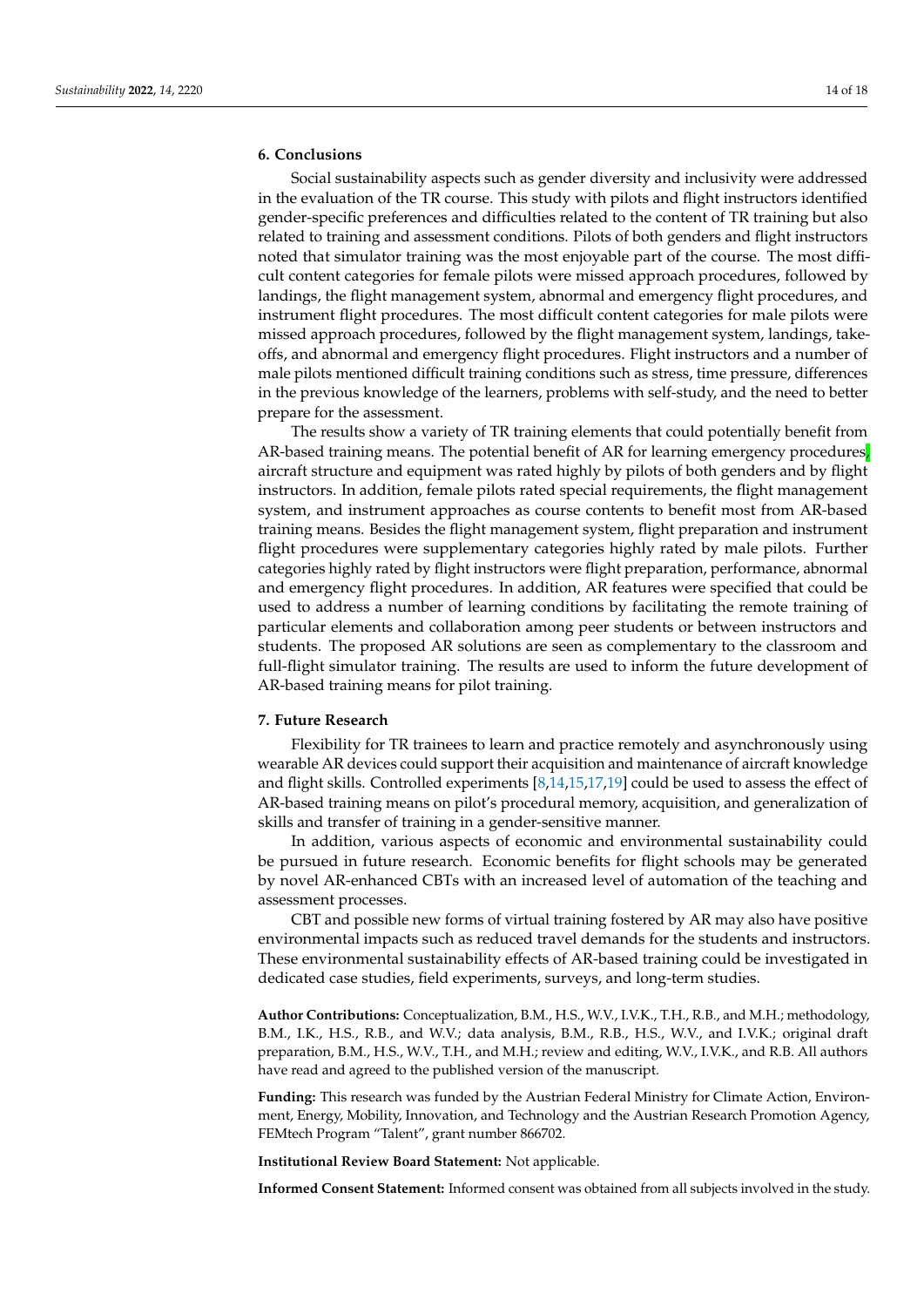**Data Availability Statement:** Not applicable.

**Acknowledgments:** The authors gratefully acknowledge all the pilots and instructors who completed the survey. We thank Robert Novak and Eva-Maria Herzog for their support with the data collection and their feedback on a previous version. Furthermore, the authors thank Open Access Funding by the Graz University of Technology.

**Conflicts of Interest:** The authors declare no conflict of interest. The funders had no role in the design, the collection, analysis, interpretation of data, in writing of the manuscript, nor in the decision to publish the results.

# **Abbreviations**

The following abbreviations are used in this manuscript:

| APU            | auxiliary power unit                                                  |
|----------------|-----------------------------------------------------------------------|
| AR             | augmented reality                                                     |
| ATC            | air traffic control                                                   |
| CAT II/III     | category II/III operation (precision instrument approach and landing) |
| <b>CBT</b>     | computer-based training                                               |
| DH             | decision height                                                       |
| EASA           | European Union Aviation Safety Agency                                 |
| <b>EFIS</b>    | electronic flight instrument system                                   |
| MAPt           | missed approach point                                                 |
| MDH            | minimum descent height                                                |
| MR             | mixed reality                                                         |
| <b>RVR</b>     | runway visual range                                                   |
| TR             | type rating                                                           |
| TRI            | type rating instructor                                                |
| <b>TRP</b>     | type rating pilot                                                     |
| VL.            | virtual laboratory                                                    |
| VR.            | virtual reality                                                       |
| V1             | take-off decision speed                                               |
| V <sub>2</sub> | take-off safety speed                                                 |

# **References**

- <span id="page-14-0"></span>1. Ferla, M.; Graham, A. Women slowly taking off: An investigation into female underrepresentation in commercial aviation. *Res. Transp. Bus. Manag.* **2019**, *31*, 100378, https://doi.org/10.1016/j.rtbm.2019.100378.
- <span id="page-14-1"></span>2. Mitchell, J.; Kristovics, A.; Vermeulen, L.; Wilson, J.; Martinussen, M. How Pink is the Sky?: A Cross-national Study of the Gendered Occupation of Pilot. *Employ. Relations Rec.* **2005**, *5*, 43–60.
- <span id="page-14-2"></span>3. Koglbauer, I. V.. Forschungsmethoden in der Verbindung Gender und Technik: Research Methods Linking Gender and Technology. *Psychol. Österreich* **2017**, *37*, 354–359.
- <span id="page-14-3"></span>4. Bailey, T. Keynote address. In *Women in Aviation International Conference*; Convention News Company, Incorporated: Cebu City, Philippines, 2001.
- <span id="page-14-4"></span>5. Hamilton, P.R. Chapter The teaching women to fly research project. In *Absent Aviators*; Bridges, D., Neal-Smith, J., Mills, A.J., Eds.; Ashgate Publishing Ltd.: Surrey, UK, 2014; pp. 313–331.
- <span id="page-14-5"></span>6. Neubauer, A.C.; Grabner, R.H.; Fink, A.; Neuper, C. Intelligence and neural efficiency: Further evidence of the influence of task content and sex on the brain–IQ relationship. *Cogn. Brain Res.* **2005**, *25*, 217–225, https://doi.org/10.1016/j.cogbrainres.2005.05.011.
- <span id="page-14-6"></span>7. Neubauer, A.C.; Bergner, S.; Schatz, M. Two- vs. three-dimensional presentation of mental rotation tasks: Sex differences and effects of training on performance and brain activation. *Intelligence* **2010**, *38*, 529–539, https://doi.org/10.1016/j.intell.2010.06.001.
- <span id="page-14-7"></span>8. Bauer, S.; Braunstingl, R.; Riesel, M.; Koglbauer, I. Improving the method for upset recovery training of ab initio student pilots in simulated and real flight. In Proceedings of the 33rd Conference of the European Association for Aviation Psychology, Dubrovnik, Croatia, 24–28 September 2019; Schwarz, M., Lasry, J., Schnücker, G.N., Becherstorfer, H., Eds.; EAAP European Association for Aviation Psychology: Amsterdam, The Netherlands, 2019; pp. 167–179.
- <span id="page-14-8"></span>9. Koglbauer, I.; Braunstingl, R. Ab initio pilot training for traffic separation and visual airport procedures in a naturalistic flight simulation environment. *Transp. Res. Part F Traffic Psychol. Behav.* **2018**, *58*, 1–10, https://doi.org/10.1016/j.trf.2018.05.023.
- <span id="page-14-9"></span>10. Nieuwoudt, J.E. Investigating synchronous and asynchronous class attendance as predictors of academic success in online education. *Australas. J. Educ. Technol.* **2020**, *36*, 15–25, https://doi.org/10.14742/ajet.5137.
- <span id="page-14-10"></span>11. Yamagata-Lynch, L.C. Blending online asynchronous and synchronous learning. *Int. Rev. Res. Open Distrib. Learn.* **2014**, *15*, 189–212, https://doi.org/10.19173/irrodl.v15i2.1778.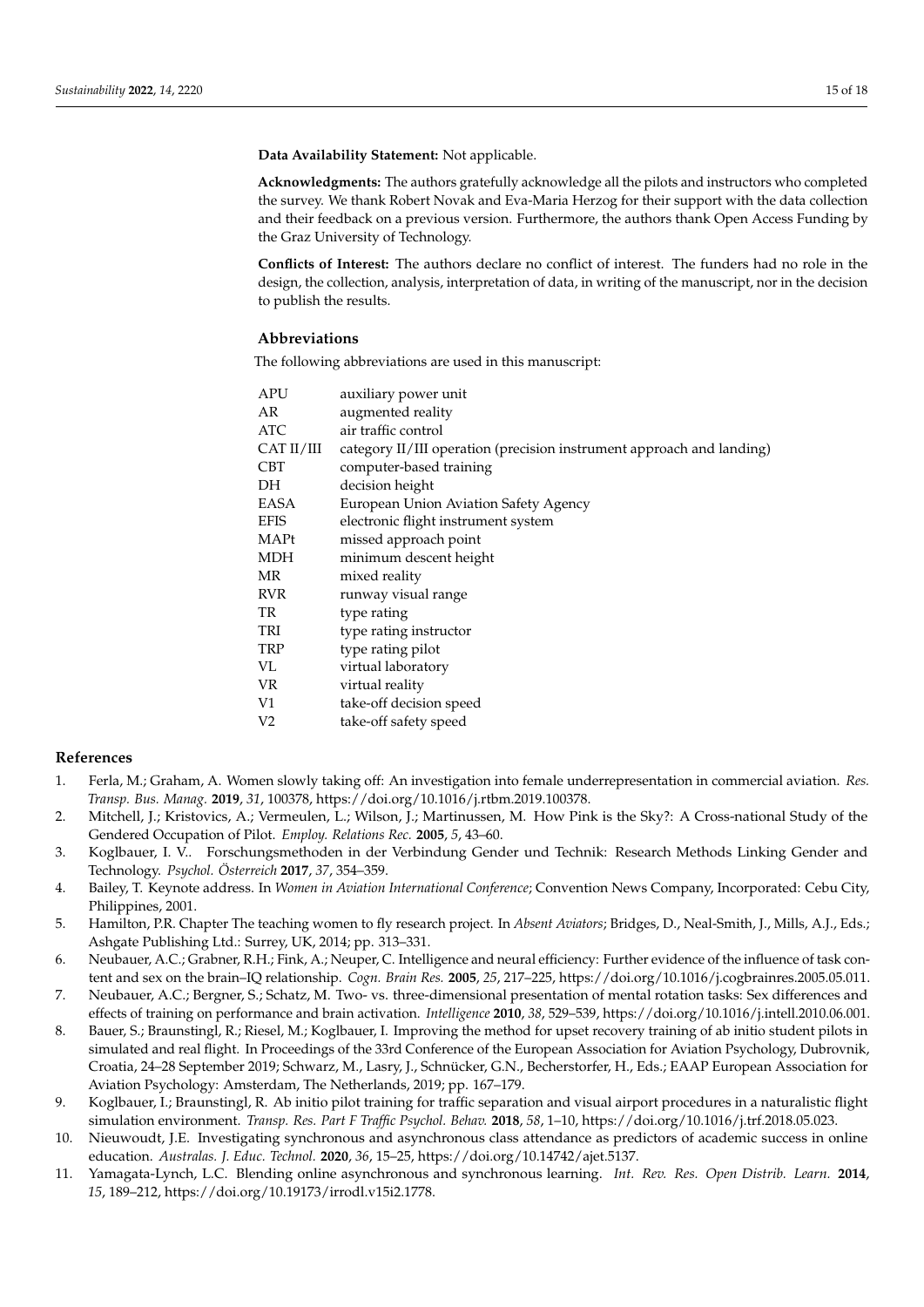- <span id="page-15-0"></span>12. Lim, F.P. An Analysis of Synchronous and Asynchronous Communication Tools in e-Learning. *Adv. Sci. Technol. Lett.* **2017**, *143*, 230–234, https://doi.org/10.14257/astl.2017.143.46.
- <span id="page-15-1"></span>13. Hays, R.T.; Jacobs, J.W.; Prince, C.; Salas, E. Flight Simulator Training Effectiveness: A Meta-Analysis. *Mil Psychol* **1992**, *4*, 63–74, https://doi.org/10.1207/s15327876mp0402\_1.
- <span id="page-15-2"></span>14. Koglbauer, I. Simulator training improves pilots' procedural memory and generalization of behavior in critical flight situations. *Cogn. Brain Behav.* **2016**, *20*, 357–366.
- <span id="page-15-3"></span>15. Dennis, K.A.; Harris, D. Computer-Based Simulation as an Adjunct to Ab Initio Flight Training. *Int. J. Aviat. Psychol.* **1998**, *8*, 261–276, https://doi.org/10.1207/s15327108ijap0803\_6.
- 16. Gawron, V.J.; Peer, J. Evaluation of Airplane Upset Recovery Training. *Aviat. Psychol. Appl. Hum. Factors* **2014**, *4*, 74–85, https://doi.org/10.1027/2192-0923/a000059.
- <span id="page-15-21"></span>17. Koglbauer, I.; Kallus, K.W.; Braunstingl, R.; Boucsein, W. Recovery Training in Simulator Improves Performance and Psychophysiological State of Pilots During Simulated and Real Visual Flight Rules Flight. *Int. J. Aviat. Psychol.* **2011**, *21*, 307–324, https://doi.org/10.1080/10508414.2011.606741.
- 18. Koglbauer, I.V.; Riesel, M.; Braunstingl, R. Positive effects of combined aircraft and simulator training on the acquisition of visual flight skills. *Cogn. Brain Behav. Interdiscip. J.* **2016**, *20*, 309–318.
- <span id="page-15-4"></span>19. Roessingh, J.J.M. Transfer of Manual Flying Skills From PC-Based Simulation to Actual Flight-Comparison of In-Flight Measured Data and Instructor Ratings. *Int. J. Aviat. Psychol.* **2005**, *15*, 67–90, https://doi.org/10.1207/s15327108ijap1501\_4.
- <span id="page-15-5"></span>20. Milgram, P.; Takemura, H.; Utsumi, A.; Kishino, F. Augmented reality: A class of displays on the reality-virtuality continuum. In *Telemanipulator and Telepresence Technologies*; Das, H., Ed.; International Society for Optics and Photonics, SPIE: Bellingham, WA USA, 1995; Volume 2351, pp. 282–292, https://doi.org/10.1117/12.197321.
- <span id="page-15-6"></span>21. Vergara, D.; Extremera, J.; Rubio, M.P.; Dávila, L.P. The proliferation of virtual laboratories in educational fields. *ADCAIJ Adv. Distrib. Comput. Artif. Intell. J.* **2020**, *9*, 85–97, https://doi.org/10.14201/ADCAIJ2020918597.
- <span id="page-15-13"></span>22. Vergara, D.; Rubio, M.P.; Lorenzo, M. New approach for the teaching of concrete compression tests in large groups of engineering students. *J. Prof. Issues Eng. Educ. Pract.* **2017**, *143*, 05016009, https://doi.org/10.1061/(ASCE)EI.1943-5541.0000311.
- <span id="page-15-7"></span>23. Extremera, J.; Vergara, D.; Dávila, L.P.; Rubio, M.P. Virtual and Augmented Reality Environments to Learn the Fundamentals of Crystallography. *Crystals* **2020**, *10*, 456, https://doi.org/10.3390/cryst10060456.
- <span id="page-15-8"></span>24. Kidd, S.H.; Crompton, H. Augmented Learning with Augmented Reality. In *Mobile Learning Design*; Churchill, D., Lu, J., Chiu, T.K., Fox, B., Eds.; Lecture Notes in Educational Technology; Springer: Singapore, 2016; pp. 97–108, https://doi.org/10.1007/978- 981-10-0027-0\_6.
- <span id="page-15-9"></span>25. Wu, H.K.; Lee, S.W.Y.; Chang, H.Y.; Liang, J.C. Current status, opportunities and challenges of augmented reality in education. *Comput. Educ.* **2013**, *62*, 41–49, https://doi.org/10.1016/j.compedu.2012.10.024.
- <span id="page-15-10"></span>26. Billinghurst, M.; Kato, H.; Poupyrev, I. The magicbook-moving seamlessly between reality and virtuality. *IEEE Comput. Graph. Appl.* **2001**, *21*, 6–8, https://doi.org/10.1109/38.920621.
- <span id="page-15-11"></span>27. Yuen, S.C.Y.; Yaoyuneyong, G.; Johnson, E. Augmented Reality: An Overview and Five Directions for AR in Education. *J. Educ. Technol.* **2011**, *4*, 119–140, https://doi.org/10.18785/jetde.0401.10.
- <span id="page-15-12"></span>28. Wang, M.; Callaghan, V.; Bernhardt, J.; White, K.; Peña-Rios, A. Augmented reality in education and training: Pedagogical approaches and illustrative case studies. *J Ambient Intell Hum. Comput* **2018**, *9*, 1391 – 1402, https://doi.org/10.1007/s12652-017- 0547-8.
- <span id="page-15-14"></span>29. Billinghurst, M.; Kato, H. Collaborative augmented reality. *Commun. ACM* **2002**, *45*, 64–70, https://doi.org/10.1145/514236.514265.
- <span id="page-15-15"></span>30. Caudell, T.; Mizell, D. Augmented reality: An application of heads-up display technology to manual manufacturing processes. In Proceedings of the Twenty-Fifth Hawaii International Conference on System Sciences, Kauai, HI, USA, 7–10 Januray 1992; Volume 2, pp. 659–669, https://doi.org/10.1109/HICSS.1992.183317.
- <span id="page-15-16"></span>31. Brown, L. The Next Generation Classroom: Transforming Aviation Training with Augmented Reality. In Proceedings of the National Training Aircraft Symposium (NTAS), Daytona Beach, FL, USA, 14–16 August 2017.
- 32. Brown, L. Holographic Micro-simulations to Enhance Aviation Training with Mixed Reality. In Proceedings of the National Training Aircraft Symposium (NTAS), Daytona Beach, FL, USA, 13–15 August 2018.
- 33. Brown, L. Augmented Reality in International Pilot Training to Meet Training Demands. In Proceedings of the Fall Convocation 2019, Kalamazoo, MI, USA, 20 September 2019.
- <span id="page-15-20"></span>34. Schaffernak, H.; Moesl, B.; Vorraber, W.; Koglbauer, I.V. Potential Augmented Reality Application Areas for Pilot Education: An Exploratory Study. *Educ. Sci.* **2020**, *10*, 86, https://doi.org/10.3390/educsci10040086.
- <span id="page-15-17"></span>35. Schaffernak, H.; Moesl, B.; Vorraber, W.; Braunstingl, R.; Herrele, T.; Koglbauer, I. Design and Evaluation of an Augmented Reality Application for Landing Training. In *Human Interaction, Emerging Technologies and Future Applications IV*; Advances in Intelligent Systems and Computing; Ahram, T., Taiar, R., Groff, F., Eds.; Springer International Publishing: Cham, Switzerland, 2021; Volume 1378, pp. 107–114, https://doi.org/10.1007/978-3-030-74009-2\_14.
- <span id="page-15-18"></span>36. Vlasblom, J.; vd Pal, J.; Sewnath, G. Making the invisible visible - increasing pilot training effectiveness by visualizing scan patterns of trainees through AR. In Proceedings of the International Training Technology Exhibition & Conference (IT2EC), Bangkok, Thailand, 1–2 March 2019; pp. 1–3.
- <span id="page-15-19"></span>37. Pavie, X.; Carthy, D.; Scholten, V. *Responsible Innovation: From Concept to Practice*; World Scientific Pub. Co: Singapore; Hackensack, NJ, USA, 2014.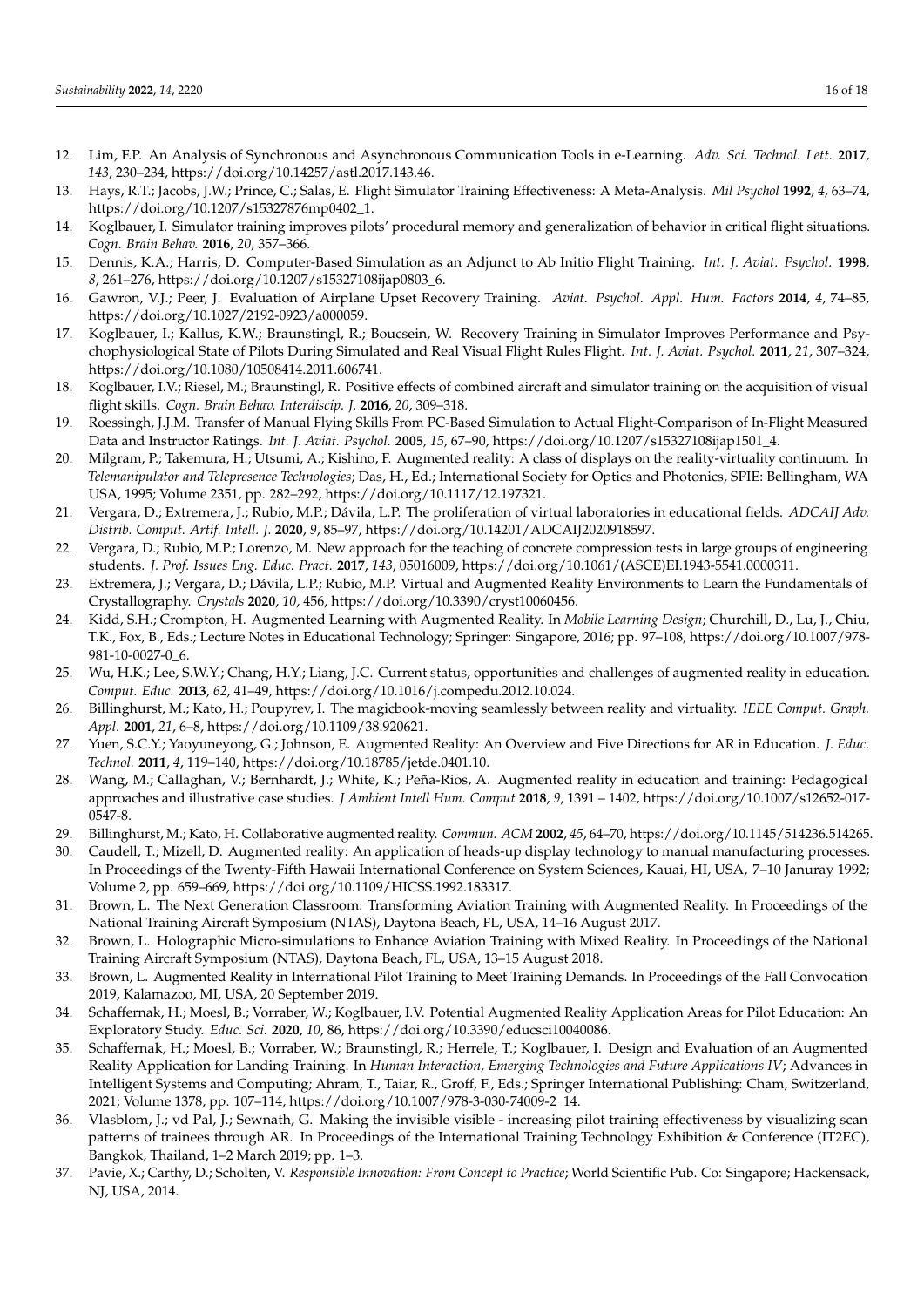<span id="page-16-0"></span>38. UN. Secretary-General; World Commission on Environment and Development. *Report of the World Commission on Environment and Development*; UN: London, UK, 1987.